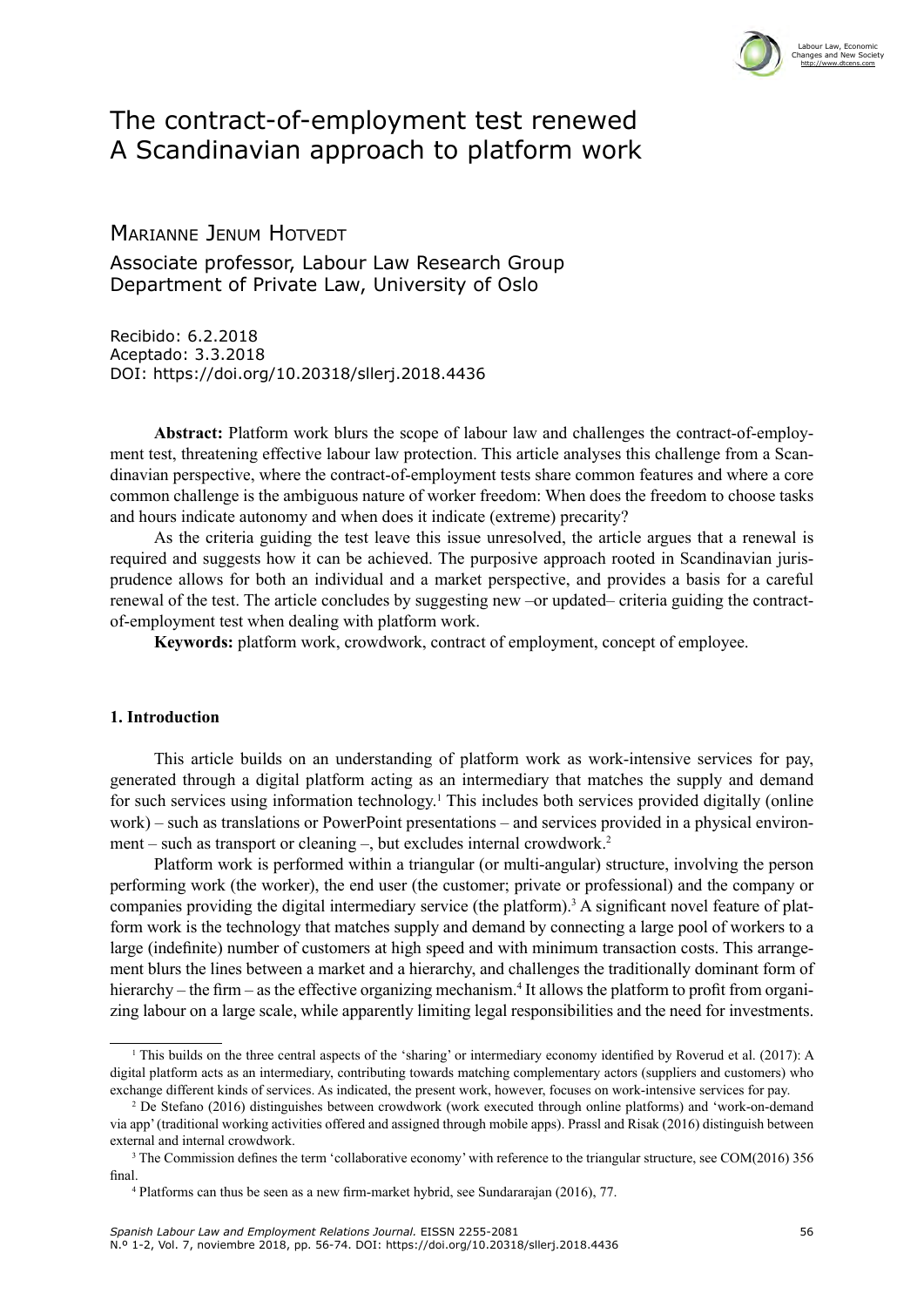Thus, platform work challenges the legal framework, not just in labour law, but also in other areas such as tax and social security law, market law, competition law and consumer law. The contractof-employment test plays a vital role when facing this challenge. The test classifies work relations with specific characteristics and attaches a distinctive set of legal consequences – a broad range of employer duties in different fields of law – to such relations. Applying the contract-of-employment test to platform work is therefore also a test of the legal framework's ability to adapt to a novel work arrangement. As will be elaborated, as the test currently stands, when applied to platform work, a grey area threatens effective labour law protection. A pressing question therefore concerns how the contract-of-employment test should be applied to platform work.

The article analyses this question from a Scandinavian perspective. The aim is to contribute to a clearer distinction between platform employees and platform contractors. The article argues for a careful renewal within the current jurisprudential tradition and suggest renewed – or updated – guiding criteria.

The chosen focus for analysis is the platform–worker relation. This relation is a novel feature of platform work and it seems more representative of the fundamental conflict between capital and labour than the worker–customer relation does. As further analysis will show, the focus on this relation will, however, allow for a comprehensive approach to the complex structure of platform work.

The article starts by reflecting on the significance of the contract-of-employment test and by relating the challenges of classifying platform work to known grey-area problems, and concludes with a *need* to renew the test (section 2). Then, the Scandinavian approach is introduced (section 3). The common features of the Scandinavian contract-of-employment tests are presented and discussed in comparison with British law to highlight the specific challenges in the Scandinavian context. This section argues that from a Scandinavian perspective, the core common challenge of platform work is neither formal arrangements nor the triangular structure, but the ambiguous worker freedom this structure gives rise to. As the traditional criteria provide little guidance on this challenge, this section concludes that it is a *requirement* to renew the existing criteria.

The question of *how* to renew the criteria is discussed in the third part of the article (section 4). Building on the purposive element in the Scandinavian tests and the comprehensive approach to other triangular structures, the article argues for a *broad purposive approach*, including both the traditional perspective of the individual's need for protection and a market perspective assessing the market role of platforms, while considering Scandinavian labour-market values.

In conclusion, the article suggests renewed criteria guiding the contract-of-employment test when dealing with platform work (section 5).

#### **2. The challenges of classifying platform work**

#### **2.1. A necessary test**

The contract of employment is a fundamental feature in labour law across jurisdictions.<sup>5</sup> Statutory labour standards are predominantly framed as duties resting on the stronger party of the employment contract (the 'employer') to protect the interests of the weaker party (usually named the 'employee'). The contract of employment therefore serves as a gateway to labour law protection. This reflects the classic rationale of labour law; legal protection aimed at redressing the inherent power asymmetries in the employment contract.<sup>6</sup> Consequently, the legal test classifying this contract, making the distinction between employees and independent contractors, plays a key role in determining the scope of protection. It also forms a vital connection between individual and collective labour law. The individual contract of employment is a legal basis for collective autonomy, as the fundamental function of collective labour law is to align the power asymmetries in the individual relation.<sup>7</sup>

<sup>&</sup>lt;sup>5</sup> For a comparative overview, see Casale (2011).

<sup>6</sup> See Veneziani (1986) for a historic account, Perulli (2011) for a European perspective and Berg (1930), 5–7 for a Scandinavian perspective.

<sup>7</sup> For a Nordic perspective, see Evju (2010), with references to the same basic approach in German law.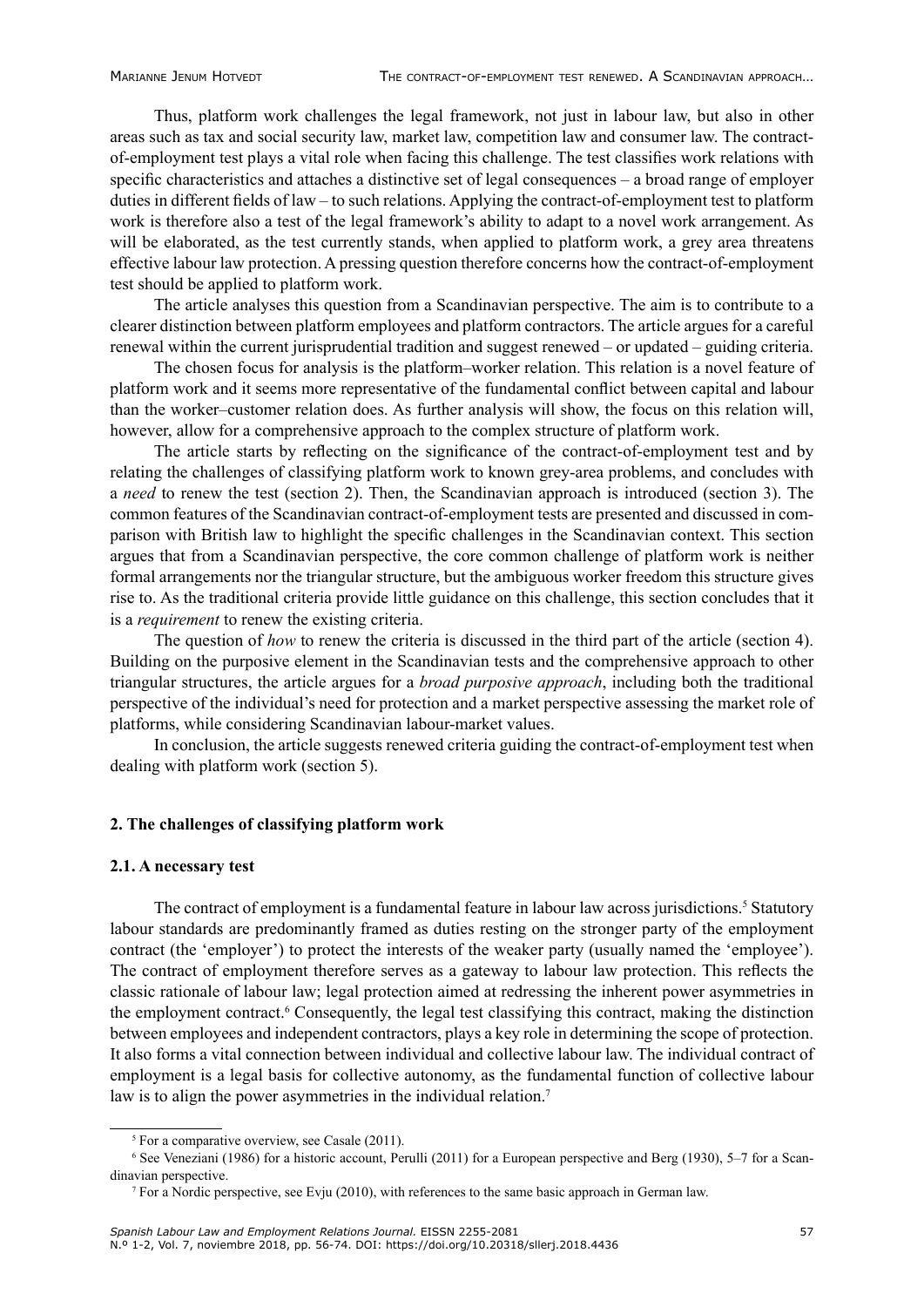Identifying such a contract is, however, not necessarily crucial to *all* aspects of labour law protection. Protective rules may apply to other work relations than the contract of employment, reflecting an expanded and nuanced protective rationale. Depending on the jurisdiction, certain aspects of statutory protection may apply to work relations without a contractual basis and to other types of contracts or work relations.<sup>8</sup> Even genuinely independent contractors may be covered by specific protective rules.<sup>9</sup> Although the entity responsible for providing such protection may be named the 'employer', the duties conferred to the 'employer' are not inextricably related to a contract of employment. Some employer duties may apply to other work relations and serve to align other positions of power. Consequently, the assumption of a conceptual 'link' between the contract of employment and the concept of the employer is debatable.<sup>10</sup>

That being said, the contract of employment is still the cornerstone of, and the *main* gateway to, labour law protection, as it generally triggers a *full range* of statutory employer duties providing protection for the individual. Furthermore, the contract of employment has important functions in other fields of law. In tax and social security law, insurance and tort law, a contract of employment produces specific legal consequences for both parties in relation to the government and to other private actors.<sup>11</sup> Furthermore, the contract-of-employment test shares important features with key concepts and distinctions in other fields of law such as the concept of an undertaking in competition law and the classification of services in market law.<sup>12</sup>

This brief account illustrates the key role of the contract-of-employment test in the current legal framework: While the contract of employment triggers a distinctive legal regime protecting the weaker party, contracts for services operate under the fundamentally different rules of civil and commercial law, basically leaving independent contractors to protect themselves through individually bargained contractual provisions. The contract-of-employment test is therefore in some sense *necessary*: The distinction between employees and independent contractors is deeply entrenched in the existing legal framework both on the national and EU level, and both from an individual and a collective perspective.13 From a practical perspective, this is not likely to change. Although the foundation and conceptual framework of labour law is under continuous debate, it is hard to imagine the contract of employment losing significance anytime soon.<sup>14</sup>

One perhaps obvious point of departure is that platform work cannot be classified as such. Platform work is heterogeneous. Platform models, terms, conditions and types of work vary, and platform workers do not share the same characteristics.<sup>15</sup> It is therefore necessary to draw a distinction *within* platform work, separating platform employees from platform contractors. This is where the contract-ofemployment test is challenged.

#### **2.2. The grey area**

The challenge of classifying platform work is recognised by the European Commission and national governments.<sup>16</sup> Ideally, the contract-of-employment test should draw the distinction in a clear

<sup>8</sup> Such nuances in Norwegian labour law are discussed in Hotvedt (2016a).

<sup>9</sup> In particular, health and safety provisions and protection against discrimination are extended to cover independent contractors, see further on Swedish law in Selberg (2017) and on Norwegian law in Hotvedt (2016a). 10 See recent discussions in Prassl (2015), Hotvedt (2016a) and Selberg (2017).

<sup>&</sup>lt;sup>11</sup> Some examples from Scandinavian law are presented in section 3.

<sup>&</sup>lt;sup>12</sup> On the concept of an undertaking in competition law in relation to labour law, see i.a. Hjelmeng (2016). Classification of services in market law is visited in section 4.2.

<sup>&</sup>lt;sup>13</sup> The distinction is also important for the scope of various ILO instruments. However, the concept of worker in some of these instruments is arguably wider and may include independent contractors, see Creighton and McCrystal (2016).

<sup>&</sup>lt;sup>14</sup> Labour law's personal scope – the concept of the employee and/or worker – has traditionally been in focus, see i.a. the seminal contributions of Supiot (2001) and Freedland and Kountouris (2011). An approach more examined in recent years focuses on the responsible party (or parties) – the concept of the employer –, see i.a. Prassl (2015), Hotvedt (2016a) and Selberg (2017).

<sup>15</sup> See i.a. De Stefano (2016), 473–480, Prassl and Risak (2016), 621 and, from a Nordic perspective, Dølvik and Jesnes (2017), 22–26.

<sup>&</sup>lt;sup>16</sup> The Commission address the challenge in i.a.  $COM(2016)$  356 final and  $COM(2017)$  250 final 'Establishing a European pillar of social rights'. Scandinavian governments have initiated several studies and commissions. In Norway, see in particular NOU 2017:4 (the report of the Sharing Economy Commission) and Fafo-notat 2017:41 (an empirical study of actors and work in the sharing economy). In Sweden, see in particular SOU 2017:24 (on challenges for the working environment), SOU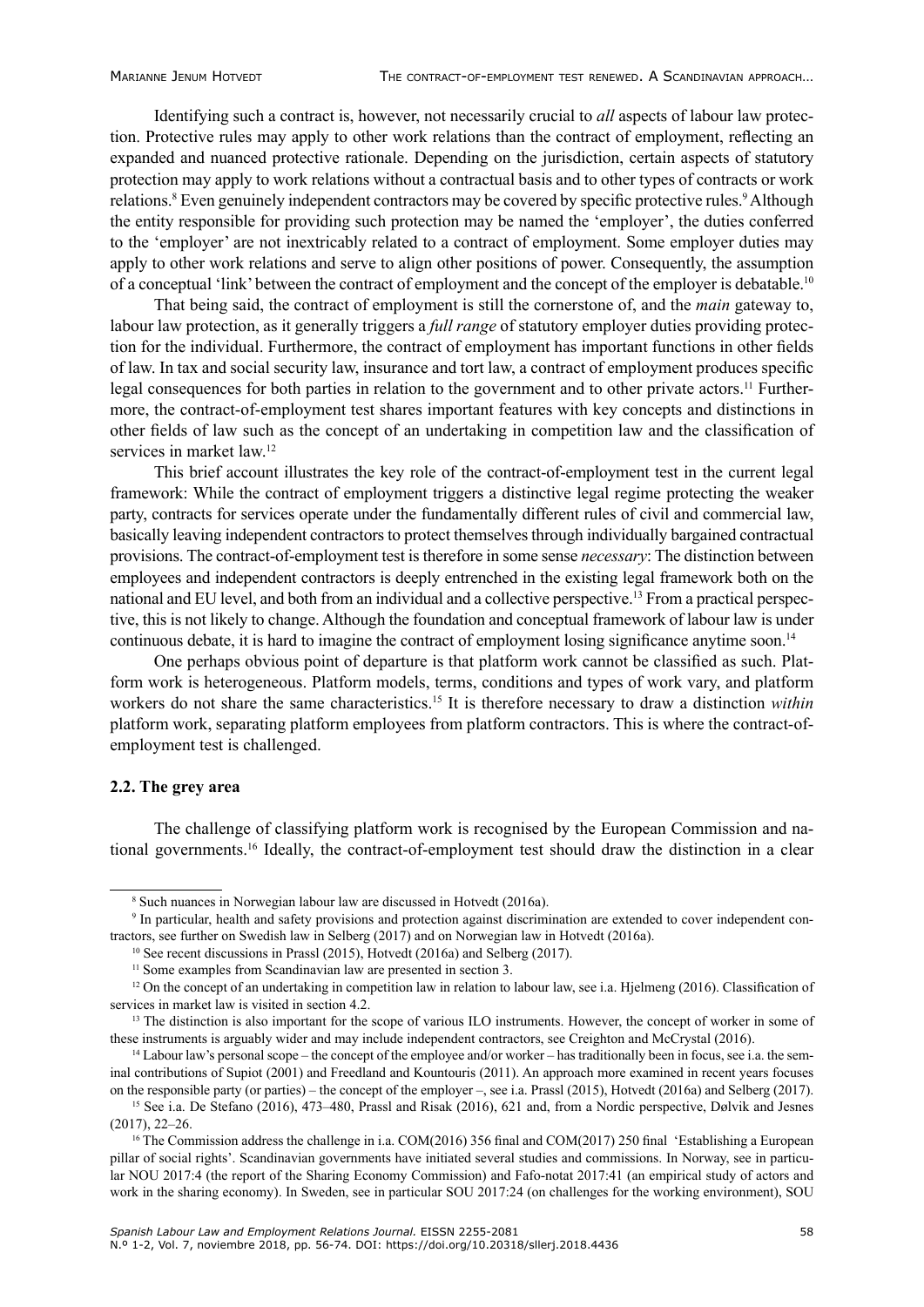and operational manner, providing fairness and predictability for everyone involved. When faced with platform work, the test fails this challenge and a grey area remains.

Grey-area challenges are nothing new. One known problem concerns *'sham' or disguised employment contracts;* subordinate, dependent work with the formal appearance of autonomous work. In principle, this is an enforcement issue. Yet it is related to the legal nature of the contract-of-employment test, as vagueness and a lack of clear guidance can facilitate and perhaps encourage sham arrangements.

Second, work relations with *both subordinate and autonomous features* do not fit the binary 'allor-nothing' logic. This is both a scope issue and an issue of what the protected-status entails. Discussions on intermediary categories and more nuanced protection for employees are efforts to respond to this challenge. One example is the concept of the worker in British law, connecting specific aspects of dependency with certain rights such as a minimum wage and working-time protection, but not with the full range of rights conferred to employees.<sup>17</sup>

Employer-side *fragmentation* is a third issue. The contract-of-employment test, with its contractual basis, is challenged if several entities are involved. Who – of several possible entities – is the responsible employer? One type of fragmentation concerns *triangular contractual structures* of work such as agency work. *Complex corporate structures* are another manifestation. Fragmentation can potentially represent a scope issue depending on whether the contract-of-employment test allows for a comprehensive approach to complex structures. However, even if labour law protection is applicable, fragmentation challenges the allocation of employer duties.

Platform work combines these grey-area challenges with a potentially amplifying effect.

The sham problem is highly relevant. Operating outside the scope of labour law is an essential part of the business model. Although heterogeneous, platforms generally base their activities on the assumption that labour law protection does not apply.18 Obviously, such assumptions should not be accepted as such. The judgment against Uber in the UK illustrates how platform work can be dependent work in disguise.<sup>19</sup> This may illustrate the need to question platform models more broadly.

Furthermore, platform work typically has both autonomous and subordinated features. The workers are usually free, at least formally, to decide on the amount of work they do, what tasks to perform, and to choose the time and place for their work. The platform is often not directly involved during the work performance, the workers typically provide the necessary tools and equipment themselves and may also be allowed to hire employees or use subcontractors. Remuneration is apparently provided by the customer. The traditional dependent-labour characteristics (continuous personal work under supervision and control in exchange for remuneration) are therefore apparently lacking.

Yet the freedom of platform workers is ambiguous. The absence of the worker's obligation to accept work is reflected by the absence of the platform's obligation to provide work and pay, and the workers' profit possibilities can be limited. Economic dependency can therefore be the harsh flip side of freedom. For workers operating alone, such dependency is, in reality, of a personal nature. Technology provides new means to control workers both as individuals and as a crowd. Work performance can be monitored online and control can be 'outsourced' to customers through rating systems.<sup>20</sup> Consequently, the typical features of platform work can indicate both genuine autonomy and an extreme form of precarity, or, in the words of De Stefano, 'an extreme form of commodification of human beings'.<sup>21</sup>

<sup>2016:86 (</sup>on the challenges for the taxi industry), Konkurrensverket Working Paper 2017:1 (on challenges for competition) and Skatteverket rapport 131 129 651-16/113 (on challenges for the tax system). In Denmark, see in particular Disruptionsrådet (The Disrupting Council) at<https://www.regeringen.dk/partnerskab/>

<sup>&</sup>lt;sup>17</sup> See also i.a. the 'arbeitnehmeränliche Personen' in German law and the 'para-subordinate' in Italian law, see further Waas (2017), 251–274 and Ales (2017), 351–376.

<sup>&</sup>lt;sup>18</sup> For some examples, see Prassl and Risak (2016), 619. There are, however, examples of platforms treating their workers as employees, see, for instance, the Norwegian platforms WeClean and Foodora at [www.weclean.no](http://www.weclean.no) and [www.foodora.no](http://www.foodora.no).

<sup>19</sup> In the judgment of 10 November 2017 in Employment Appeal Tribunal, *Y. Aslam, J. Farrar and others v. Uber*, Uber drivers were classified as workers. The question of employee status was not at issue.

 $20$  A crowd of workers seeking customers, combined with a high number of customers rating them, can ensure effective objective control over worker conduct, as emphasised by the Advocate General's reflections in case C-434/15 *Uber Spain,*  EU:C:2017:364, para 52.

<sup>21</sup> De Stefano (2016), 477.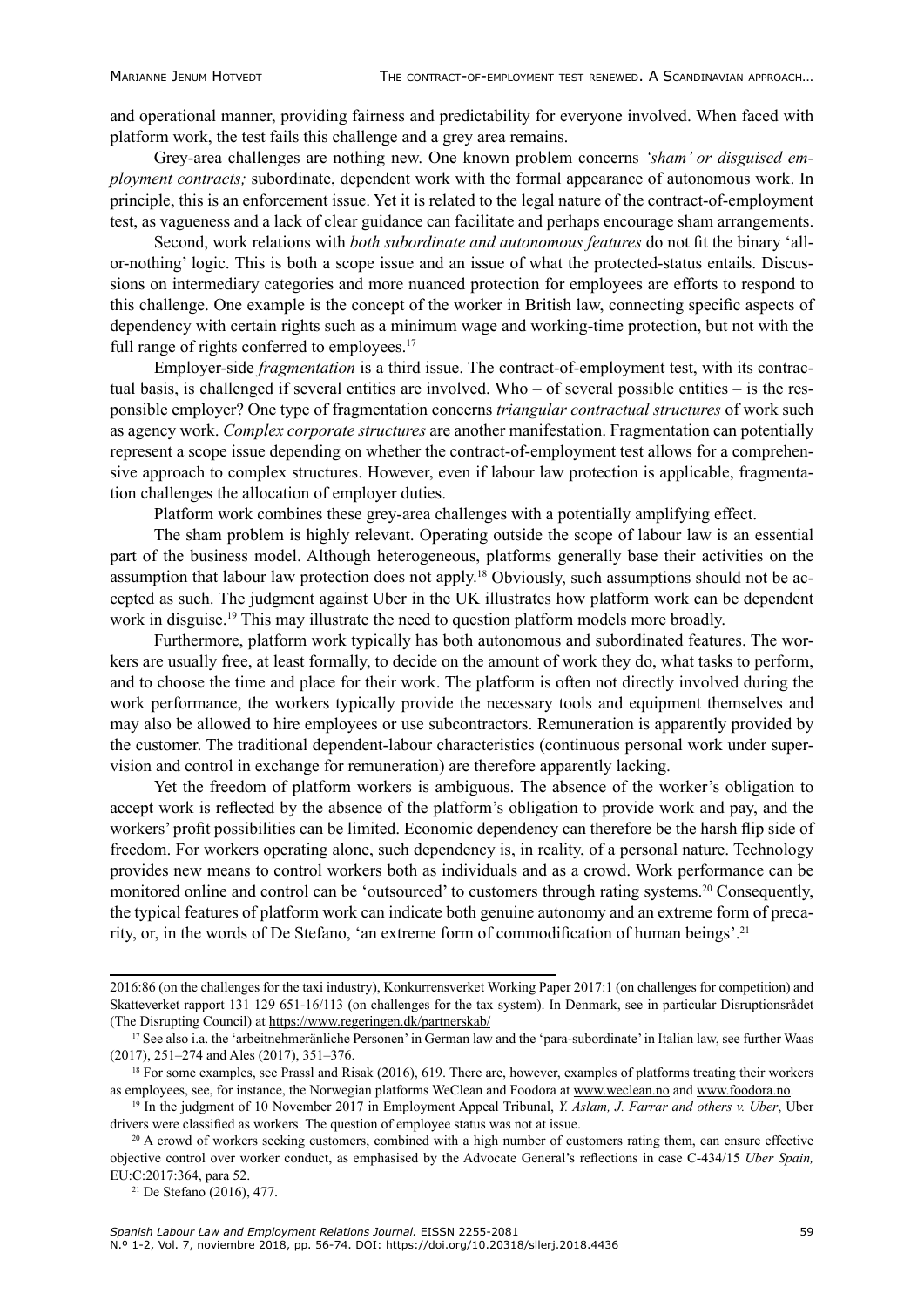Lastly, fragmentation on the receiving end is a central aspect of platform work. The triangular contractual structure defines platform work and represents a clear split in employer functions. The platform–worker contract sets a framework for the specific exchange of work and pay. The corporate platform structure can represent further fragmentation, as different companies may be involved in recruiting and contracting with workers, and with the day-to-day management of the platform.22

In addition, platform work also raises jurisdictional issues and questions related to the choice of law. These complexities accelerate when such issues are addressed in the contractual terms, presupposing that the workers are independent contractors.23 Such challenges are, however, not further elaborated in this article.

In sum, these aspects of platform work represent a serious threat to the effective application of labour law protection and to the contract-of-employment test as the legal instrument to ensure it. The threat needs to be addressed to guarantee effective protection for platform workers and to set the ground for fair competition.

#### **3. A Scandinavian perspective**

#### **3.1. Introduction**

It is important to address the challenge of platform work from the national-law perspective. Apart from the free movement and equality law, EU law has traditionally, for the most part, left it to national law to define the contract of employment.<sup>24</sup> Recent jurisprudence reflects an increasing significance of EU law concepts.25 Recent legislative initiatives from the EU may strengthen this tendency.26 However, EU law does not cover all aspects of labour law, and national law may set higher protective standards. The national contract-of-employment tests are therefore still important when determining the scope of labour law protection.

The idea of what constitutes a contract of employment in different national jurisdictions has a common basis. Notions of dependency and subordination, and the idea of the primacy of the facts, are central in most European jurisdictions. Still, as the test and classification practices vary from country to country, so do the problems related to them. A perspective combining jurisdictions where common features dominate, and where the challenges related to platform work are similar, seems a fruitful point of departure.

As elaborated in this section, the contract-of-employment tests in Scandinavian countries share important common features.<sup>27</sup> Compared to British law, the challenges related to platform work are different and less threatening to the scope of labour law protection.

#### **3.2. Common features of the Scandinavian tests**

The regulatory approach in Scandinavia is basically *jurisprudential*. 28 The contract of employment is not defined in the legislation, there are no general statutory definitions of employee/employer,

<sup>&</sup>lt;sup>22</sup> For instance, Uber drivers contract with the Rasier (based in the Netherlands) for the right to use software, while a national company, i.a. Uber Norway, recruits drivers and handles questions regarding performance etc., see Hotvedt (2016b).

<sup>&</sup>lt;sup>23</sup> For instance, the Uber-driver contract contains an arbitration clause and regulates the choice of law, see Hotvedt (2016b).

<sup>24</sup> As regards free movement, see i.a. case 75/63 *Unger*, EU:C:1964:19, and case 66/85 *Lawrie-Blum*, EU:C:1986:284. As regards equality law, see i.a. case C-256/01 *Allonby*, EU:C:2003:190. The traditional approach is reflected in case 105/84 *Danmols*, EU:C:1985:331, and the Transfer of Undertakings Directive (2001/23/EC) art. 2.1.d.

<sup>25</sup> See in particular case C-232/09 *Danosa*, EU:C:2010:674, case C-393/10 *O'Brien*, EU:C:2012:110, case C-229/14 *Balkaya*, EU:C:2015:455 and case C-216/15 *Ruhrlandsklinik,* EU:C:2016:883. For further discussion, see Kristiansen (2016b) and Hotvedt (2018).<br><sup>26</sup> The Commission has proposed to replace the Written Statement Directive (91/533/EC) with a new directive on trans-

parent and predictable working conditions, see COM(2017) 797 final. The proposed directive builds on the EU law concept of worker in order to ensure a uniform implementation, and it aims at strengthened protection for workers in non-standard forms of employment, i.a. platform workers.

 $27$  Källström (2002) and Nielsen (2016), 493.

<sup>28</sup> Perulli (2011), 138–139, distinguishes between a jurisprudential and legislative approach.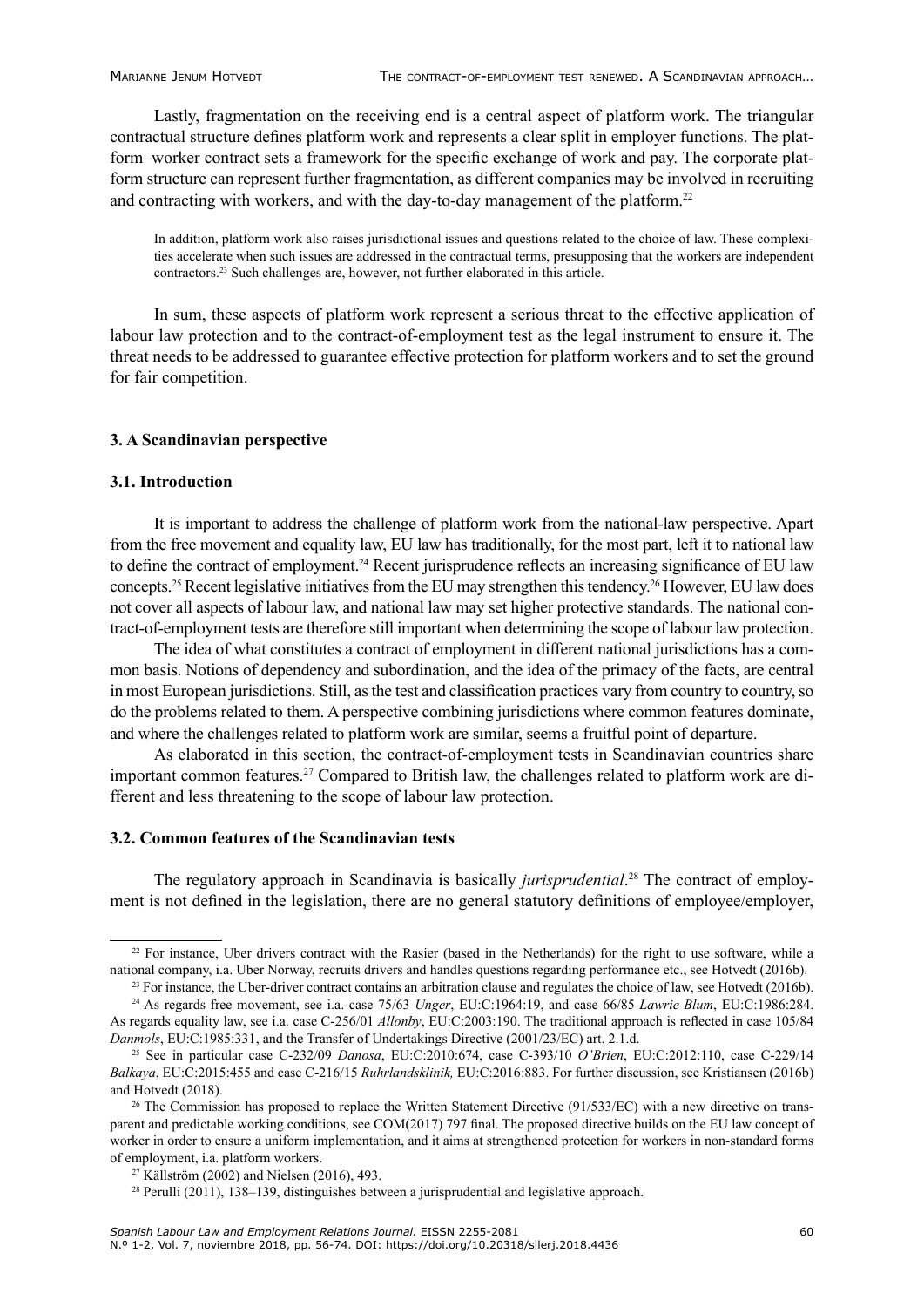and where definitions are given, they provide limited guidance. Instead, classifying the contract of employment has traditionally been left to jurisprudence. The test is a *multi-factor test*, requiring a broad assessment of the realities of the parties' relations, guided by a list of indicators or criteria. The idea of coherency (a unitary concept) has been influential, providing a common basic understanding of the contract type. Yet coherency has not been fully achieved. In all three jurisdictions, there are variations regarding both statutory definitions and classification practices. Thus, although the contract of employment has common core characteristics, the classification of a given relation may depend on the field of law in question and the type of legal basis (statutory or collective agreement).

In Norway, the main legislative instruments on the individual and collective level (the Working Environment Act and the Labour Disputes Act) define the contract of employment indirectly by defining its parties. The employee ('arbeidstaker') is defined simply as any person performing service work and there is a clear assumption that the relation has a contractual basis.29 Other statutory labour standards such as the Holiday Act are based on the same basic concept, although no explicit definition is given.<sup>30</sup> Broadly termed, but slightly different definitions of the employee (and employer) occur in legislation regarding tax, social security, work insurance and tort.<sup>31</sup> Furthermore, the criteria listed to guide the assessment are slightly different in tax and social security law compared to labour law. Case law also reveals variations in the significance of factors in these areas, as the overall assessment is affected by the purpose of the relevant rule. $32$ 

Swedish labour law does not provide *any* statutory definition of the employment contract ('anställingsavtal') or the concept of employee ('arbetstagare'). The employee concept is explained in doctrinal work as a person who, on the basis of a contract, personally performs work for someone else and is instructed to do so by the other party (the employer) in return for remuneration.33 Despite this apparently coherent notion, classification practices in case law vary to some extent.<sup>34</sup> The variations are related to the type of dispute, the parties involved and the purpose of the rules in question.<sup>35</sup>

Denmark shares a tradition of refraining from detailed statutory definitions of employment contracts ('ansættelseskontrakt') and the employee concept ('lønmodtager'). A broadly termed definition was, however, introduced in the act implementing the Written Statement Directive in 1993, where employees are defined as 'persons who receive remuneration for personal services in an employment relationship'.<sup>36</sup> The preparatory works illustrate the tension between the idea of a coherent concept and varying distinction and classification practices. The definition was intended to correspond with the definition in tax legislation and provide general guidance; yet the need for an independent assessment was underlined.37 As no uniform definition has been developed in case law, classification practices will, to a certain degree, depend on the rules in question.<sup>38</sup>

Furthermore, the contract-of-employment tests in all three countries are based on largely similar criteria. This can, at least in part, be explained by a common doctrinal basis.The nature of the contract of employment described by the 'founding father' of Norwegian labour law, Paal Berg, and some decades later, by Axel Adelcreutz, has influenced all three countries.<sup>39</sup> Adelcreutz's approach to the employment contract as a social form of cooperation prepared the ground for the broad assessment of the circumstances in the individual case, focusing on particular criteria.

<sup>29</sup> Lov 17. juni 2005 nr. 62 om arbeidsmiljø, arbeidstid og stillingsvern mv. (arbeidsmiljøloven) § 1-8 (1) og lov 27. januar 2012 nr. 9 om arbeidstvister (arbeidstvistloven) § 1 (a). 30 Lov 29. april 1988 nr. 21 om ferie (ferieloven).

<sup>31</sup> Lov 17. juni 2005 nr. 67 om betaling og innkreving av skatte- og avgiftskrav (skattebetalingsloven) § 4-1 (1) c. Lov 28. februar 1997 nr. 19 om folketrygd (folketrygdloven) § 1-8, lov 16. juni 1989 nr. 65 om yrkesskadeforsikring (yrkesskadeforsikringsloven) § 2 and lov 13. juni 1969 nr. 26 om skadeserstatning (skadeserstatningsloven) § 2-1 nr. 2 and 3.

 $32$  For further references, see Hotvedt (2016a), 146–151 and 358–365.

<sup>33</sup> Inghammar (2017), 680. The landmark case NJA 1949 s. 768 set the basis for a coherent concept.

<sup>34</sup> Inghammar (2017), 681 and AD 1981 nr. 105.

<sup>&</sup>lt;sup>35</sup> Källström and Malmberg (2016), 29-33.

<sup>&</sup>lt;sup>36</sup> The directive (91/544/EEC) was implemented by Ansættelsesbevisloven, consolidated by Lbkg nr. 240 af 17 March 2010. <sup>37</sup> Kristiansen (2016a), 21–22.

<sup>38</sup> Kristiansen (2017), 133, Hasselbalch (2013), 29–32.

<sup>39</sup> Adelcreutz (1961) refers to Berg (1930), see i.a. 11. On the further influence of Adelcreutz, see Källström (2002), 84 and Källström and Malmberg (2016), 26.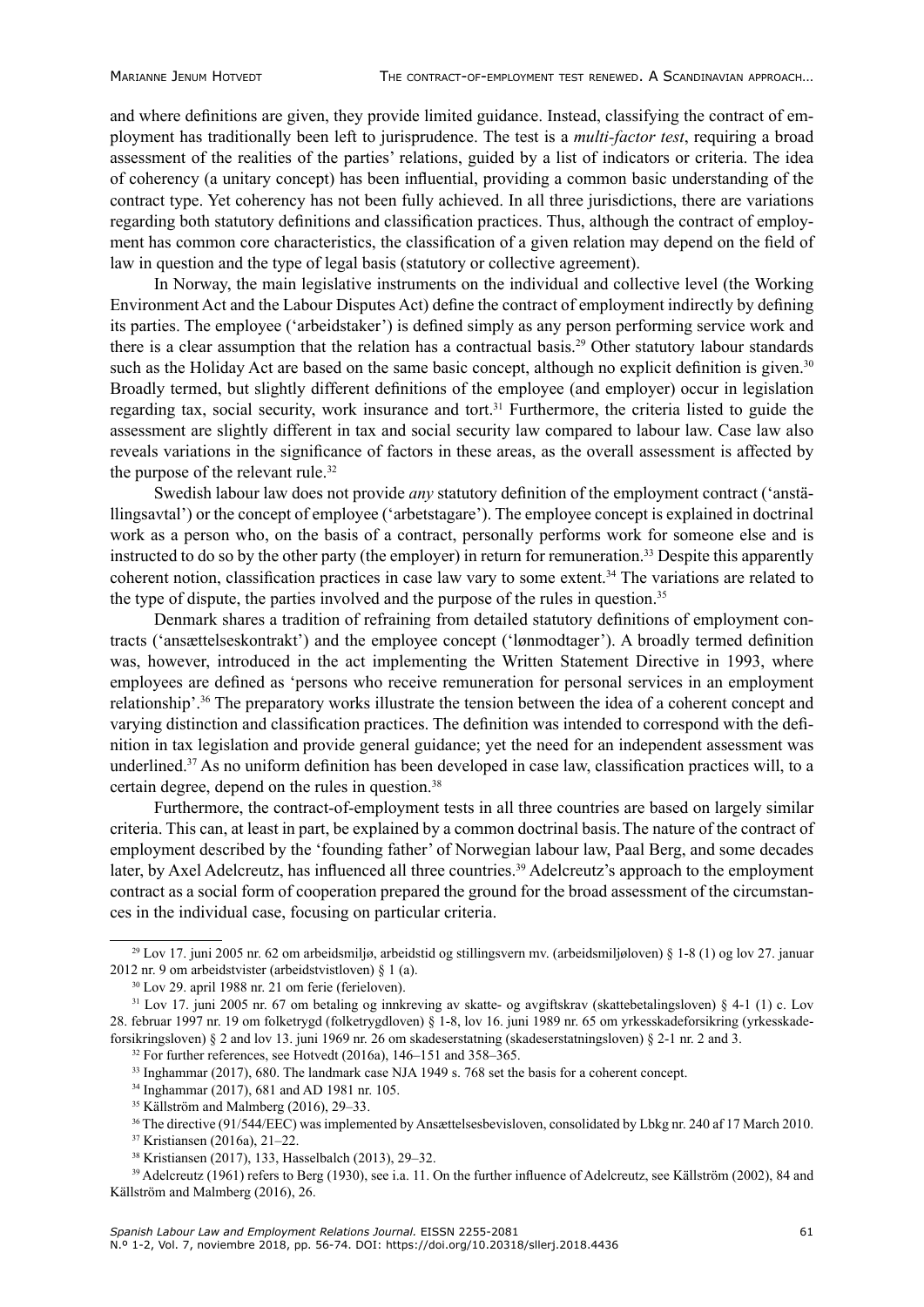In Norwegian law, the criteria indicating a contract of employment are repeatedly cited in preparatory works and by the Supreme Court:

- the worker is obliged to stay in service to perform personal work and cannot use substitutes on his/her own account;
- the worker is obliged to submit to the employer's supervision and control of the work;
- the employer provides the work location, machines, tools, work materials or other equipment necessary to perform the work;
- the employer bears the risk for the work result;
- the worker is remunerated by some form of wage;
- the parties' relation is relatively stable and is terminable with notice;
- the worker mainly works for one employer. 40

Also in Swedish law, preparatory works and government documents list the following criteria to indicate that a person is an employee if he or she:

- is personally obliged to perform the work, whether it is stated in a (written or oral) contract or could be presumed by the parties to the contract;
- has himself or herself, personally or practically personally, performed the work;
- is at the disposal (of the employer) continuously for work arising within the business of the employer;
- has a contractual relationship with the other party which is of a continuous, or of a 'more lasting', character;
- is prohibited, under the contractual arrangement or as a consequence of the conditions of work (time or capacity for other work), from undertaking similar work on behalf of someone else;
- is, for the performance of the work, subject to the employer's instruction and control in relation to how, where and when to carry out the work;
- has to use the machinery, tools or material provided for by the other party (the employer);
- is compensated for direct expenses, such as travel costs;
- is remunerated for the work effort, at least partially, by a guaranteed salary;
- $\frac{1}{2}$  is, economically and socially, in a similar position to an employee.<sup>41</sup>

#### As regards Danish law, Hasselbalch summarises the following main criteria:

- the degree of the employer's right to direct and control the work performed by the person in question (subordination);
- the arrangement of the financial relationship between the parties (including tax law issues and the worker's entrepreneurial risk);
- the obligation to carry out the work personally or the right to have someone else perform the tasks;
- the personal relationship between the worker and the employer, including the place of work; and
- the worker's social and occupational position, especially whether the worker is primarily considered to be comparable with an employee or a self-employed worker.<sup>42</sup>

All lists include criteria pointing to the *obligations* that make the contract fundamentally asymmetric and a basis of personal dependency: a continuous relation of personal work under subordination. Other criteria concern the *distribution of economic risks* between the parties and type of remuneration, and aim at revealing the 'real' nature of the relation: whether the exchange, in reality, is one of personal labour or a specific result that can be achieved without personal subordination. The lists also include criteria that describe the duration and/or stability of the relation, its economic importance for the worker and a 'social' assessment. These criteria target relations of *actual economic dependency*. In sum, the criteria therefore aim at identifying different kinds of dependency, both personal and economic, both contractual and actual.

Lastly, the norms guiding the overall assessment are similar, while not necessarily identical. The tests require a facts-oriented, dynamic, individualised and *purposive* assessment based on, but not restricted to, the listed criteria. The broad- and facts-based nature of the assessment is expressed by the

 $40$  Ot.prp. nr. 49 (2004–2005) s. 73 (author's translation). The list is cited by the Supreme Court in Rt. 2013 s. 354, para 38, see also Rt. 2013 s. 342 and HR-2016-1366-A.

<sup>41</sup> SOU 1993:32, 227, translation by Inghammar (2017), 686. Doctrinal work formulates the criteria somewhat differently, see Källström (2002), 85, Schmidt and Sigeman (1994) 65, Adelcreutz and Mulder (2013), 66–67 and Källström and Malmberg (2016), 26–27.

<sup>42</sup> Hasselbalch (2009), 67, translation by Kristiansen (2017), 141. See similarly Hasselbalch (2013), 31–32.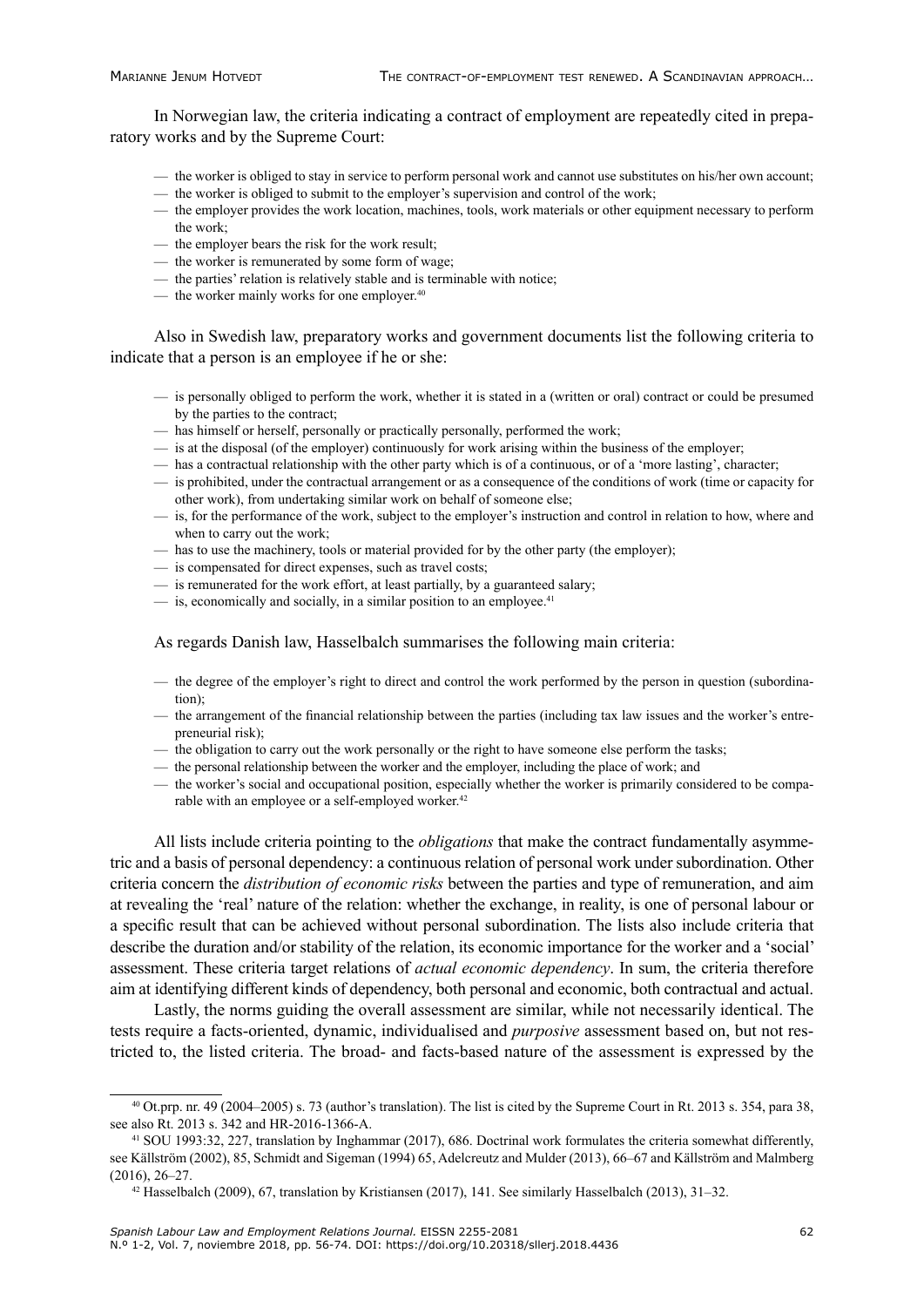criteria themselves. The assessment is not limited to contractual obligations, practices are relevant, and when considering the nature of contractual obligations, the focus is on the actual performance.<sup>43</sup> The assessment is dynamic and takes account of practice developments between the parties.<sup>44</sup> An individual approach is reflected in the relevance of criteria indicating economic dependency and the assessment should (in principle) include all the (relevant) circumstances in each specific case.<sup>45</sup>

The purposive approach is significant. In all three countries, variations in definitions and classification practices are closely related to the purpose of the relevant legal framework.<sup>46</sup> The purposive element is considered stronger in Denmark and Norway compared to Sweden.<sup>47</sup> Recent developments in Norway indicate a strengthened purposive element.<sup>48</sup> The Supreme Court explicitly regards their 'methodological approach' a purposive one, and the Court has repeatedly stated that the purpose of the labour law legislation is to provide protection for those who need it.<sup>49</sup> This approach has justified extensive applications of the contract-of-employment test in recent jurisprudence.<sup>50</sup>

#### **3.3. Scandinavian tests compared to British law**

A brief comparison with British law will shed further light on the distinctive features of the contract-of-employment tests in Scandinavian law. The comparison will reveal that the Scandinavian tests are better equipped to deal with the challenges of platform work. It will also serve to identify a core common challenge for the Scandinavian tests when dealing with platform work.

Already at the point of departure, the British common-law approach to identifying a contract of employment is distinctively different from the Scandinavian approach. British law allows for a spectrum of tests and criteria to be considered. In modern case law, however, the *mutuality-of-obligation* test dominates compared to other relevant tests (the control-, integration- and economic-reality tests), and is, according to Prassl, 'by far the most prominent in practice today'.<sup>51</sup> The mutuality-of-obligation test represents a strong focus on the exchange of promises regarding the employer's obligation to provide work and the employee's obligation to accept work. In case law, the obligation to provide and undertake work is considered 'the irreducible minimum of mutuality of obligation necessary to create a contract of service'.<sup>52</sup> As described above, the Scandinavian tests reflect a broader and more facts-oriented approach.

Several other differences add to the impression of a British test with a stronger emphasis on formal contractual arrangements and bilateral exchange and – consequently – a narrower understanding of the contract of employment.

One difference concerns the ability to reveal a 'sham'. The formal classification of the contract is clearly relevant in British law and may be regarded as 'strong evidence' of the real relationship.<sup>53</sup> In contrast, the Norwegian Supreme Court regards the formal status of the contract (as a contract for service) as a matter of *no* significance in the contract-of-employment test due to the protective purpose of the rules in question.<sup>54</sup> The other Scandinavian traditions consider this as a factor of limited importance. The facts revealing the 'real' contractual realities are generally more significant, otherwise it would undermine the protective purpose.<sup>55</sup>

<sup>50</sup> In Rt. 2010 s. 93, the purposive approach led to employee status in the context of work injury insurance for a man who worked for a company while also being the only shareholder, CEO and chairman of the board. In Rt. 2015 s. 475, the purposive approach led to consider a partner in a law firm as an employee in tort law, making the firm liable for the partner's negligence.

<sup>53</sup> Deakin and Morris (2009), 127–128.

<sup>43</sup> Källström and Malmberg (2016), 28, Kristansen (2014), 21 and Hotvedt (2016a), 365–385.

<sup>44</sup> Källström and Malmberg (2016), 28 and Hotvedt (2016a), 375.

<sup>&</sup>lt;sup>45</sup> This is elaborated in section 4.1.

<sup>46</sup> Källström and Malmberg (2016), 28–29, Adelcreutz and Mulder (2013), 59, Hasselbalch (2013), 30–31, Kristiansen (2016a), 22 and Hotvedt (2016a), 146–148.

<sup>47</sup> Källström (2002), 79 and Nielsen (2002), 152–175.

<sup>48</sup> Hotvedt (2018), 59.

<sup>49</sup> Rt. 2015 s. 475, para 65, Rt. 2013 s. 354, para 39, and HR-2016-1366-A, para 59.

<sup>51</sup> Prassl (2015), 30 and Deakin and Morris (2009), 137–143.

<sup>52</sup> *Carmichael v. National Power PLC* 18 [2000] IRLR 43.

<sup>54</sup> Rt. 2013 s. 354, para 37.

 $55$  Inghammar (2017), 688, Adelcreutz and Mulder (2013), 59 and Hasselbalch (2013), 34.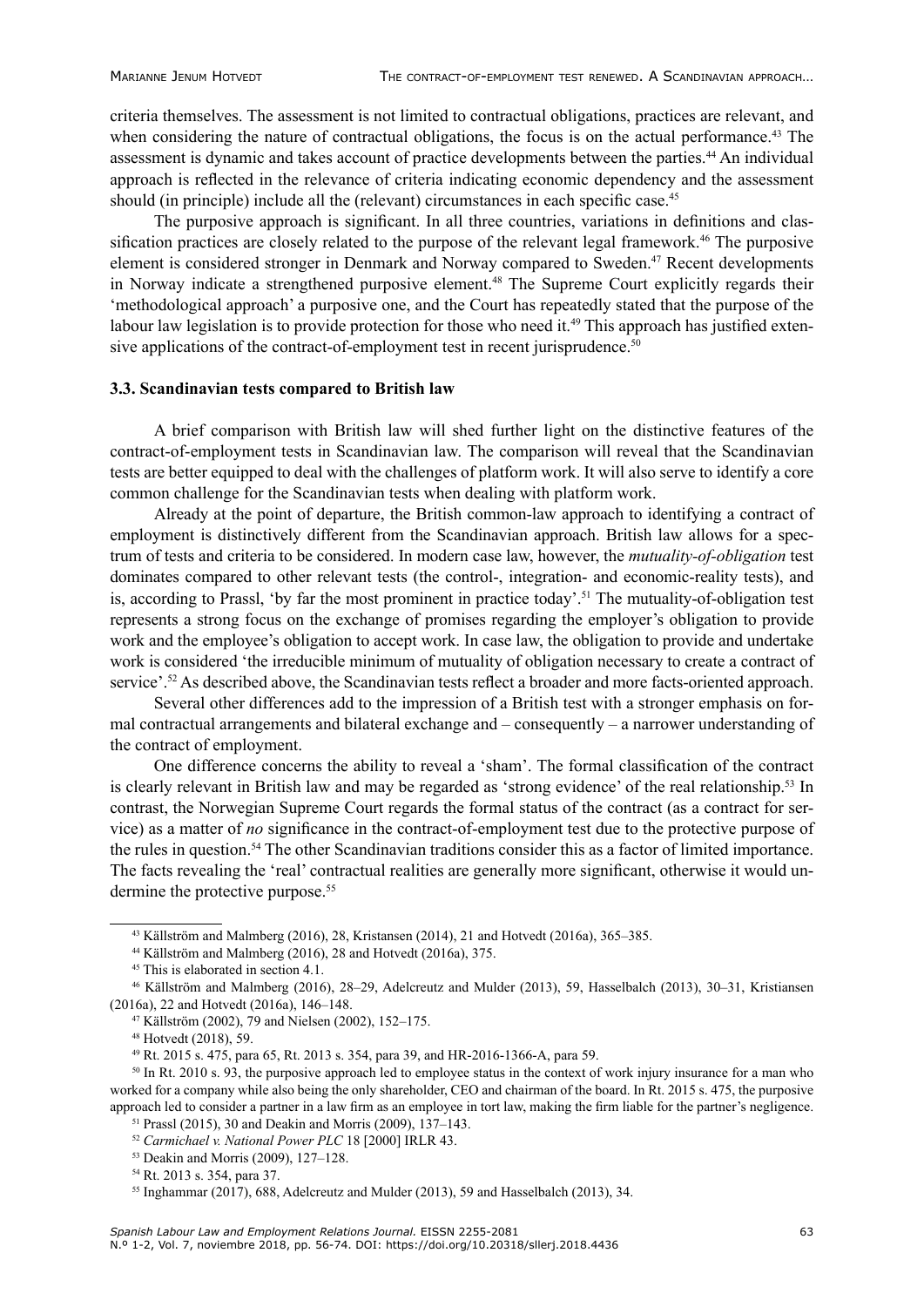The next related difference is the approach to sham contractual terms. As observed by Deakin and Morris, British case law gives recent examples of an 'extremely strict view [where] there must be a finding that, at the time of the contract, both parties intended [the term] to misrepresent their true contractual relationship'.56 This subjective and bilateral approach to a sham may be somewhat modified by more flexible interpretations.<sup>57</sup> In comparison, the Scandinavian approach is fundamentally objective, focusing on whether the formal arrangement is reflected in the practical realities or not.<sup>58</sup>

There are also distinct differences in the framework of contractual law. In British contract law, mutuality – reciprocal promises and consideration – is necessary to establish a contractual bond. The focus on the exchange between two parties underpins the idea of a bilateral employment relationship and a unitary concept of the employer.<sup>59</sup> Furthermore, there is a high threshold for an implied contractual bond. Conduct more consistent with an intention to contract than an intention not to contract is insufficient. A contract can only be implied when a necessity test is met:

...no such contract should be implied on the facts of any given case unless it is necessary to do so; necessary, that is to say, to give business reality to a transaction and to create enforceable obligations between parties who are dealing with one another in circumstances in which one would expect that business reality and those enforceable obligations to exist.<sup>60</sup>

Scandinavian contract law provides a more flexible framework. Contractual obligations can be based on the justified expectations ('berettigede forventninger') of one party.<sup>61</sup> A contractual bond is thus based on a broader assessment, considering not just the parties' expressed will and conduct, but also taking power asymmetries and societal values (protecting the weaker party) into account. The threshold for implying a contractual bond – and contractual terms – is therefore to some extent adaptable to the type of contract in question, potentially responding to the protective purpose related to a contract of employment. Not surprisingly, behaviour implying a contract of employment – such as performing and receiving work – can be sufficient to establish a contract of employment. $62$ 

These observations may explain the distinctively different approaches to the types of challenges related to platform work in Scandinavian law compared to British law.

First, the Scandinavian tests are better equipped than the British ones are to face the challenge of shams. The closer scrutiny of formal contract classifications and expressed terms should make it easier to question platform workers' formal status as independent contractors, and the contractual terms offered to them. Second, casual work arrangements, work with both dependant and autonomous features, are treated differently. Third, the tests reflect different approaches to employer-side fragmentation, in particular, the triangular contractual structure of agency work. The Scandinavian tests are clearly more inclusive than the British tests when faced with both causal work arrangements and agency work. In sum, the contractual framework of employment contracts seems less of a 'straightjacket' for the scope of labour law in Scandinavian law compared to British law. This will be explained in more detail.

As regards casual work arrangements, the mutuality of obligation leaves British law generally excluding. The mutuality-of-obligation test rests on the exchange of mutual promises of *future* performance – the employer's obligation to provide work and the employee's obligation to accept work – as an inherent part of an employment contact, as a second level of obligation, adding to the first level of the exchange of work for remuneration.<sup>63</sup> Obligational mutuality to maintain the employment relationship could serve as a basis for certain rights and obligations *within* the employment contract (as implied terms

<sup>56</sup> Deakin and Morris (2009), 129, with reference to *Consistent Group Ltd. v Kalwak*, [2008] IRLR 508, para 51.

<sup>57</sup> See in particular the *Protectacoat Firthglow Ltd v Szilagyim* [2009] IRLR 365, cf. Deakin and Morris (2009), 129.

<sup>58</sup> Inghammar (2017), 678, Källström (2002), 85, Hasselbalch (2013), 34, Kristiansen (2017), 143 and Hotvedt (2016a), 365–385. This, however, does not exclude a strict approach to attempts to circumvent employer responsibility, see i.a. Källström

and Malmberg (2016), 31, who especially underline the importance as regards the circumvention of collective agreements. 59 Prassl (2015), 18–19.

<sup>60</sup> This citation from *The Aramis* [1989] 1 Ll.L.R 213 is repeated in case law concerning employment, see i.a. *James v London Borough of Greenwich* [2008] EWCA Civ 34, examined below. See further Prassl (2015), 88–90.

<sup>61</sup> Hotvedt (2016a), 299–301, with further references to Norwegian, Swedish and Danish law.

<sup>62</sup> Källström and Malmberg (2016), 27 and Hotvedt (2016a), 313–316 and 319–321.

<sup>63</sup> Deakin and Morris (2009), 138.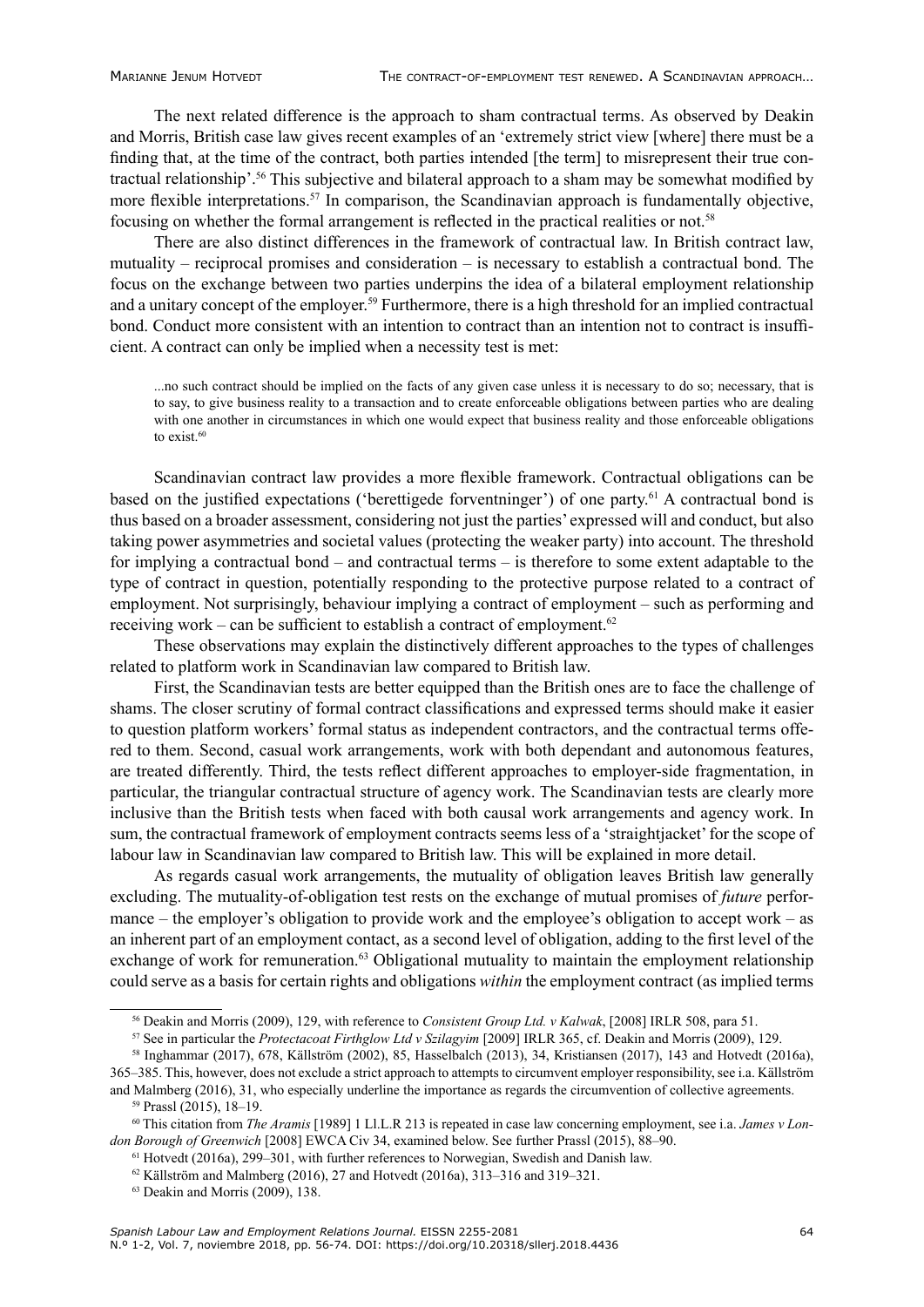or as a normative basis for statutory requirements). In British law, however, the mutuality-of-obligation test assumes the second level of obligation to be a *precondition* for a contract of employment, and, hence, for employment protection.<sup>64</sup> Without a mutual obligation to provide and accept work, casual work arrangements are not likely to be considered contracts of employment. So-called zero-hour contracts, for instance, are therefore likely to be excluded from employment protection in British law.

Mutuality of obligation also has an excluding effect on agency work. The agency–worker relation is typically not a contract of employment in British law, as such reciprocal obligations are usually lacking.<sup>65</sup> The control test has also failed, as case law has focused on the agency–worker relation separately and has not taken the triangular structure into account.<sup>66</sup> Furthermore, an (implied) contract of employment in the worker–end user relation is hindered by the framework of contractual law, more precisely by applying the 'necessity test'.<sup>67</sup> As the worker's service to the end user and the user's payment via the agency were explicable by the triangular contractual structure (genuine express contracts between the worker and agency, and agency and end user), an implied contract was not justified as necessary. Paradoxically, the court took account of the triangular contract structure in this regard.

In sum, British law seems generally dismissive of the idea of a contract of employment in the casual and triangular arrangement of platform work.<sup>68</sup> The Scandinavian approach, on the other hand, is more promising.

Agency workers are generally considered to have employment contracts in Scandinavian law. Criminally sanctioned restrictions on the use of agency workers were liberalised in all three countries in the 1990s. Although agency work challenges the notion of a bilateral employment relationship, it is broadly accepted as a (specific) type of employment contract.<sup>69</sup> The problem of the triangular structure is therefore mainly an issue of the allocation of employer responsibilities, and not a scope issue. In Denmark, however, one particular scope issue remains. The specific employment-protection statute for white-collar workers does not apply to agency workers.<sup>70</sup> The allocation issue is, at least in part, solved by statutory intervention. The agency is generally considered the employer as the employee's contractual counterparty, while specific employer duties are assigned to the end user.<sup>71</sup> There are also distinct differences as regards the nature and degree of the end-user's employer responsibility in Scandinavian countries.

Norwegian law assigns the broadest responsibility, as the duties of the end user relate not just to health and safety and discrimination, but also to working time, pay and employment protection. The end user is under joint liability for the agency's obligation to provide pay.72 Of particular importance is the 'bridge' between restrictions on temporary work and the end-user's employment-protection responsibility: Restrictions on the use of temporary employment contracts also apply to the use of agency workers, and if the restrictions are not respected, the worker is entitled to claim a regular, open-ended employment contract with the end user.<sup>73</sup>

Notwithstanding such differences, the acceptance of an employment contract in the agency–worker relation reflects a *comprehensive approach* to triangular contractual structures. The relation between the worker and end user legitimately affects the classification of the agency–worker relation. The triangular contractual structure of platform work is therefore not an insurmountable obstacle to the contract-of-employment test in Scandinavian law. Norwegian case law gives recent examples of such a comprehensive

<sup>64</sup> *Ibid*.

<sup>65</sup> Prassl (2015), 87–88 and Deakin and Morris (2009), 138.

<sup>66</sup> *Bunce v. Postworth Limited t/a Skyblue* [2005] IRLR 557, see further Prassl (2015), 88.

<sup>67</sup> *James v London Borough of Greenwich* [2008] EWCA Civ 34.

<sup>68</sup> This can explain why the Uber lawsuit, *Y. Aslam, J. Farrar and others v. Uber*, concerned the status as a 'worker' not as an 'employee'.

<sup>69</sup> On Swedish law, see Selberg (2017), 62, on Danish law, see U.1999.1870S and Kristiansen (2016a), 23, on Norwegian law, see Hotvedt (2016a), 144 and LF-1999-216 (Norway), where the existence of a contract of employment was undisputed and the case concerned the allocation of employer responsibilities.

<sup>70</sup> Funktionærloven, Lbkg nr. 81 af 3.2.2009, cf. U.1997.1495H.

<sup>71</sup> Lag 2012:854 om uthyrning av arbetstagare 1 §, 11 § (Sweden), Lov nr. 595 af 12.6.2013 om vikarers retsstilling ved udsendelse af et vikarbureau (Denmark), WEA §§ 14-12 and further, § 2-2, § 13-2 (Norway).

<sup>72</sup> WEA § 14-12c.

<sup>73</sup> WEA § 14-12 (1), cf. § 14-9 (1) litra a–e. The most liberal basis for temporary work, § 14-9 (1) f, does not apply to agency work.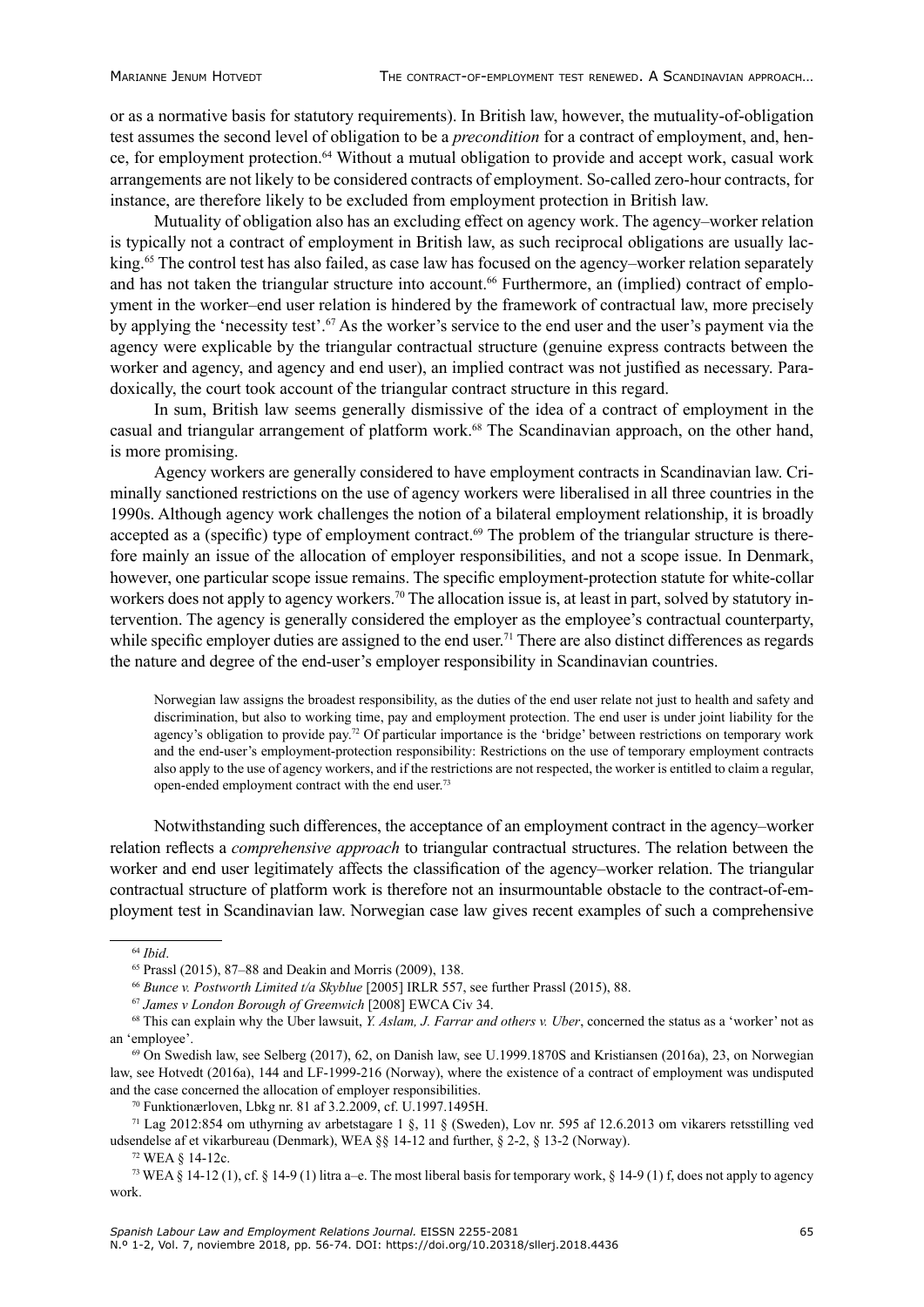approach to other triangular contractual structures.<sup>74</sup> When applying the test to the platform–worker relation, a comprehensive approach would, by analogy, allow for the subordination and control of the worker– customer relation to affect the assessment of the platform–worker relation when facilitated by the platform.

As regards casual work arrangements, the Scandinavian approach is clearly less excluding than the British approach. Due to the broad and facts-oriented nature of the test, a mutual obligation to provide and accept work in the future is not a necessary prerequisite. However, an ambiguous approach to workers' freedom to accept or decline work and specific tasks is present. On the one hand, an obligation to stay in service is a criterion of central importance, and stability and continuity are relevant. On the other hand, the purposive approach (considering social factors) favours including casual formal work arrangements. This ambiguity is illustrated by Norwegian case law. The Supreme Court regarded a 'loose connection' as a strong argument against an employment contract, as it left the worker without the duty of performing personal work in the regular sense.<sup>75</sup> A more recent case, however, reflects a more nuanced view. In Rt. 2013 s. 354, the Supreme Court recognised the need for protection arising from a casual work arrangement as relevant in the contract-of-employment test. Still, the Court did not question the traditional criteria – neither the 'duty to stay in service' nor the stability of the relation.

The case concerned a worker providing support services for a family with a disabled child. The services were granted by the local government, and the worker entered into subsequent short-term contracts, formally framed as contracts of service. The contract defined the support-service hours but left it to the worker (and the family) to decide on the time and place for work, and how the work was to be performed. After a close assessment of the traditional criteria, the Court concluded the worker had a contract of employment with the local government. When considering the control criteria, the Court assessed how, in reality, the worker had little influence over how the work was performed.<sup>76</sup> Interestingly, the Court also emphasised that a short-term contract without a right to renewal and future work weakened the worker's bargaining position, and continued:

> *Therefore*, there is a relationship of dependency and subordination, which is a fundamental feature of contracts of employment.<sup>77</sup>

A similar argument surfaced when considering the stability of the relation. Four subsequent contracts of two months' duration provided sufficient stability to weigh in favor of a contract of employment, and the right to terminate the contract at any time was not a determining counter-argument. In passing, the Court mentioned that this 'might as well' illustrate the worker's precarious position.<sup>78</sup>

Swedish law reveals a parallel ambiguity. On the one hand, work defined as a predetermined limited task and the right to decline work are considered strong arguments against a contract of employment.79 On the other hand, the 'social criteria' focus on dependency due to precarity and the value of the freedom to decline work for an economically dependent worker have been seriously questioned.<sup>80</sup> In Denmark, the ambiguity is sharply illustrated by the partial employee status of agency workers. The lack of a duty to perform work at the request of the employer is the reason why agency workers are not granted statutory employment protection.<sup>81</sup>

Fragmentation due to the complexity of corporate platform structures is clearly challenging in the Scandinavian context. Relatively speaking, this challenge is still less threatening, as it mainly concerns the allocation of responsibility (effectiveness) and not the existence of an employment contract (scope). Furthermore, the response in Scandinavian law seems divergent and a common approach is thus less suitable.<sup>82</sup> This challenge is therefore not pursued in the present article. That being said, due to a more

 $82$  See Hotvedt (2016a) for further references. Källström and Malmberg (2013), 31, especially underline the importance as regards the circumvention of collective agreements.

<sup>74</sup> Rt. 2013 s. 354, Rt. 2013 s. 342 and HR-2016-1366-A.

<sup>75</sup> Rt. 1984 s. 1044, 1048–1049.

<sup>76</sup> Rt. 2013 s. 354, paras 45–47.

<sup>&</sup>lt;sup>77</sup> Rt. 2013 s. 354, para 48. Author's translation, emphasis added.

<sup>78</sup> Rt. 2013 s. 354, para 55. Author's translation.

<sup>79</sup> Ds 2002:56, in particular 117, 132.

<sup>80</sup> *Ibid*.

<sup>81</sup> U.1997.1495H, see further Kristiansen (2017), 138.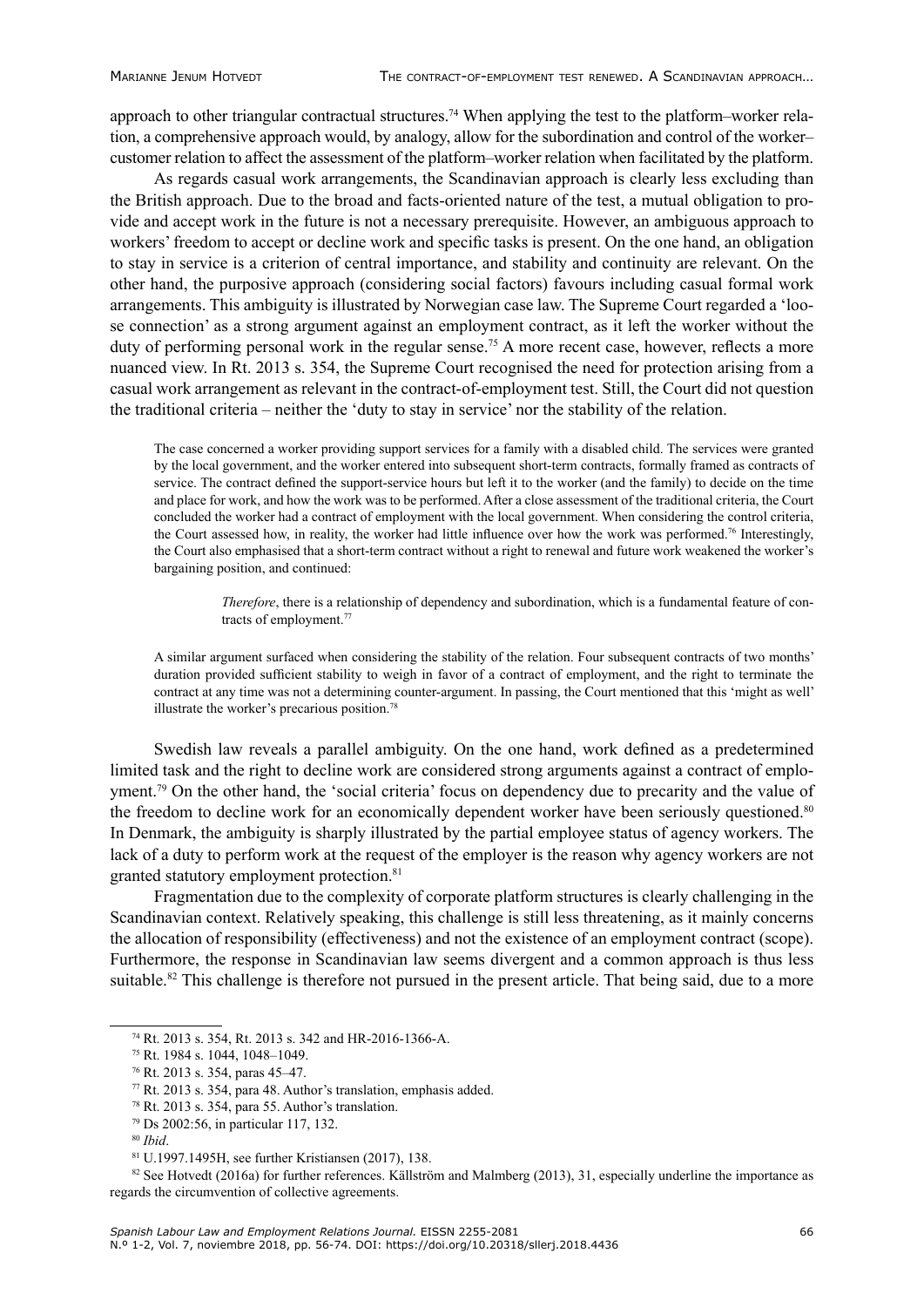flexible contractual-law framework and the purposive element, there is considerable potential to challenge the corporate veil in the platform context.

In Norwegian law, for instance, contractual obscurity as to who is the contractual employer is solved by a purpose-oriented and openly functional approach. Even though the contract's formal identification of the party is the starting point, case law also considers whether this corresponds (to a reasonable degree) with the allocation of employer functions.<sup>83</sup> Furthermore, there is a distinct doctrine on joint employer responsibility, merging corporate- and contractual-law arguments with the protective purpose of labour law. The doctrine represents a 'second step' in allocating employer duties. If responsibility for the contractual employer (the 'first step') does not correlate reasonably with the actual influence on the employment relationship, the question of responsibility for other entities is considered more closely. The prevailing line of argument in case law to form the basis for joint responsibility is a combination of a close integration of the relevant entities, by ownership or otherwise, a contractual basis for certain employer functions and the actual exercise of managerial powers.<sup>84</sup>

In conclusion, the ambiguity of freedom in platform work can be regarded as a core common challenge for the Scandinavian contract-of-employment test.

#### **3.4. A required renewal**

As explained above, the Scandinavian contract-of-employment tests reflect an ambiguous approach to the freedom of platform workers. The current criteria do not guide the distinction and leave the fundamental question unresolved: How can the test separate cases where worker freedom indicates autonomy from cases where it is a hallmark of dependency and precarity? To provide a fair and predictable scope for employment law, the test should guide this distinction in a clear and operational manner.<sup>85</sup> When it does not, the test does not really address the need for protection related to platform work.

Consequently, a renewal is not just needed, it is *required*. A requirement to adapt the criteria to the changed realities of work stems from the test's legal nature. Three arguments support this claim and explain why a renewal within the current jurisprudential approach, without statutory efforts, is preferable.

First, the test's jurisprudential basis makes it flexible and adaptable.<sup>86</sup> This approach has been maintained despite significant changes in the labour market and after careful consideration of alternative approaches such as detailed definitions and new intermediary categories.<sup>87</sup> The prevailing argument is that a flexible test is the best way to adapt to changed realities and new forms of work. More detailed statutory definitions would leave the test more static and make labour law more vulnerable to circumvention. New intermediary categories could increase uncertainty and complexity without solving the pressing issues.88 As stated in the preparatory works of the WEA, the test *should* evolve to reflect changed realities:

Even more importantly, there *should be room for developing the concept [of employee], corresponding to new ways of organising work and new work relations*. This development can and should happen in jurisprudence. The Committee finds that the criteria and overall assessment applied by the courts, to a sufficient degree, respond to the need for flexibility and predictability. The Committee, however, expects *future court decisions to reflect further developments in the labour market*. 89

Secondly, the criteria are not legally binding as such. The criteria are empirically-based indicators of a contract of employment, derived from its usual characteristics. In Norway and Sweden, the criteria were

<sup>83</sup> See Hotvedt (2016a), 426–440 for further references.

<sup>84</sup> See in particular Rt. 2012 s. 983, Rt. 1990 s. 1126 and Rt. 1989 s. 231. See also Hotvedt (2016a), 441–463.

<sup>&</sup>lt;sup>85</sup> ILO Recommendation 198 (2006) concerning the employment relationship reflects a responsibility to review national law or practice to ensure a clear and effective scope for labour law protection.

<sup>86</sup> This is explicitly stated regarding Norwegian law in Ot.prp. nr. 49 (2004–2005), 73 and regarding Swedish law in Adelcreutz (1961), 217.

<sup>87</sup> Preparatory works to WEA 2005 discussed and rejected an intermediary category in Norwegian law, see NOU 2004:5, 153–157, 163. See a similar assessment as regards Swedish law in Ds 2002:56, 128, 133–134.

<sup>88</sup> See i.a. De Stefano (2016), 494–499 and Prassl and Risak (2016), 622–624.

<sup>89</sup> NOU 2004:5, 163. Author's translation, emphasis added.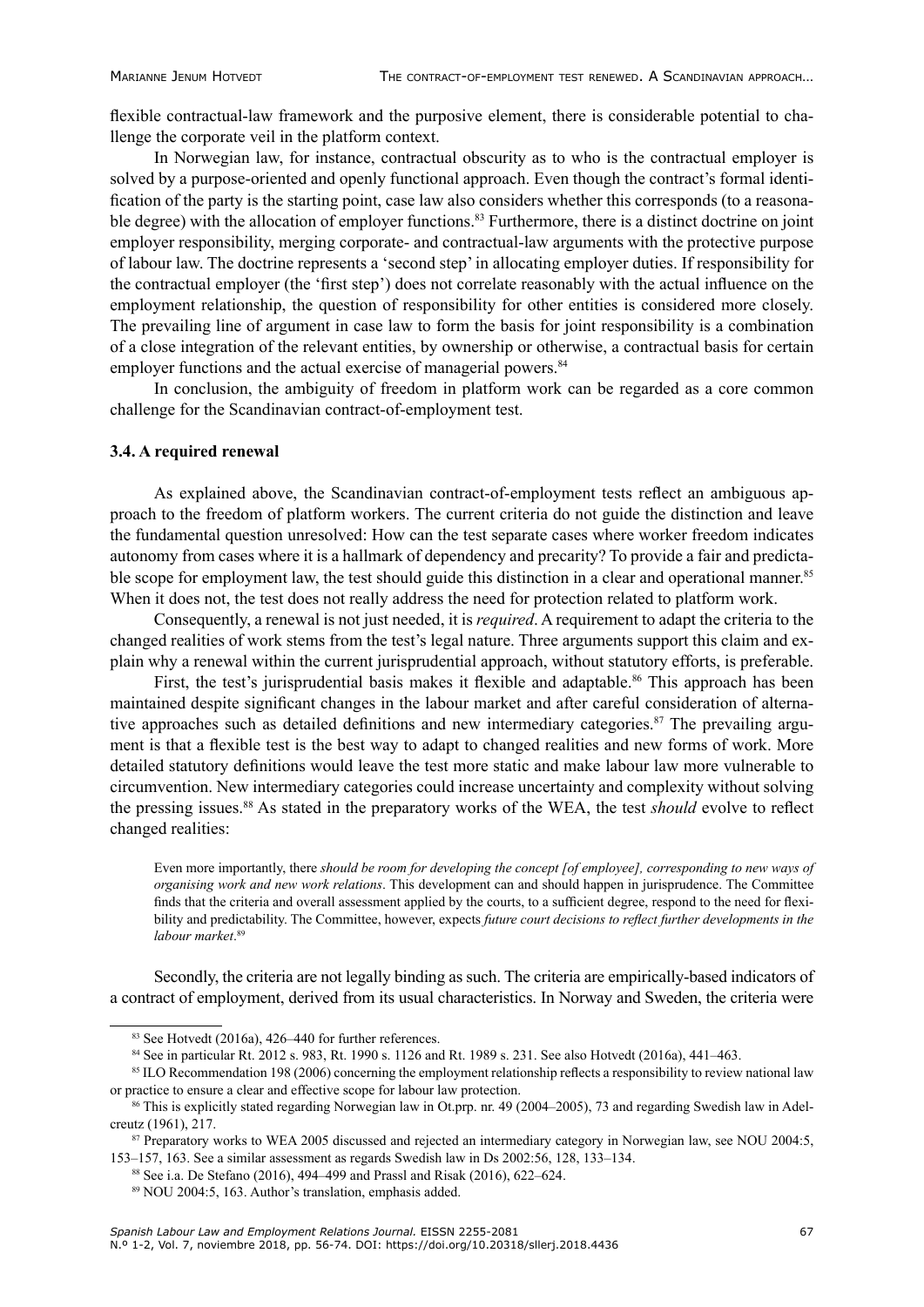listed in preparatory works decades ago to describe the typical employment relationship at that time.<sup>90</sup> The lists are not non-exhaustive, as reflected in the varying formulations in legal doctrine and in jurisprudence emphasising other factors. The criteria are simply tools to help apply the underlying norms to the practical realities, based on what has been the usual characteristics of a contract of employment. It follows that changed modes of work – like platform work – give reasons to consider supplementing with new criteria.

Thirdly – and perhaps most importantly – the *purposive approach* requires a continuous review of whether the traditional criteria provide guidance that helps fulfil the purpose of the legal framework.91 If taken seriously, the purposive approach implies that the criteria must change if they no longer reflect the purpose.

The purposive approach, however, also provides guidance on *how* to renew the criteria. Renewed criteria can be derived from a *broad purposive approach*, by considering both the needs of the individual and the platforms' market role, and by including Scandinavian labour-market values.

#### **4. A broad purposive approach**

#### **4.1 The individual perspective: Providing labour law protection for those who need it**

Thus far, the purposive approach has mainly focused on the *individual* need for protection. The Norwegian Supreme Court regards the purpose of labour law as providing protection for *those who need it*, and the main purpose is similarly phrased in the other Scandinavian countries.<sup>92</sup>

This individual perspective is expressed by criteria pointing at individual characteristics, in particular, criteria concerning economic dependency and social factors. In principle, the overall assessment include all relevant circumstances in the individual case.<sup>93</sup> Case law shows that individual factors can be the determining argument. In a series of cases on hairdressers' employment status, the Swedish Labour Court found the duration of the relation and even the workers' age to be important factors.<sup>94</sup>

An individualised approach has been suitable to address and provide fair results in individual borderline cases, in particular, work formally framed as separate independent contracts, that in reality amount to stable, full-time work for one employing entity. Yet, such an approach is less suited to addressing the challenges of platform work, where the need for protection is related to the business model and to the *lack* of stability it represents. Empirical studies in Scandinavia indicate that platform work is often performed occasionally.<sup>95</sup> The work is, however, not necessarily marginal and ancillary to other sources of income. How much work each worker undertakes, how long the relation lasts and how much the worker depends on this income, can vary considerably between workers on the same platform.<sup>96</sup> To provide a clear and predictable scope for employment law, the distinction needs to be made between platform models rather than between individual workers. An individual economic-dependency perspective is thus not well suited as a decisive factor.

Another aspect of the individual perspective, however, is highly relevant to platform work. As platform workers generally have the freedom to choose their tasks, hours and places of work, control of

<sup>90</sup> In Norway, a list was first introduced in preparatory works to Lov 14. november 1947 nr. 3 om ferie (The Holiday Act 1947). The Swedish multifactor test was introduced in the preparatory works to Lag (1976:580) om medbestämmande i arbetslivet (Co-determination Act 1975), see Inghammar (2017), 685–686. <sup>91</sup> This is an important task for both jurisprudence and legal doctrine, see i.a. Ds 2002:56, 128, 131.

 $92$  Källström and Malmberg (2016), 29, emphasise the individual's need for protection ('skyddsbehovet') as the starting point of the assessment. Hasselbalch (2013), 70, explains the protective purpose as partly preventing the parties from disturbing the statutory level of social protection and partly preventing the employer from abusing the power asymmetries vis-à-vis the employee.

 $93$  Inghammar (2017), 687, refers to NJA 1949 s. 768 as the 'break-through' case of a social concept of the employee in Swedish law, see further Adelcreutz and Mulder (2013), 59–60.

<sup>94</sup> AD 1978 nr. 7, AD 1979 nr. 12 and AD 1982 nr. 134. See further Inghammar (2017), 687. Rt. 1968 s. 725 is an example from Norwegian jurisprudence, see further Hotvedt (2016a), 386–390.

<sup>95</sup> Dølvik and Jesnes (2017), 22–26.

<sup>96</sup> For evidence in a Norwegian context, see Jesnes et al. (2016), 31.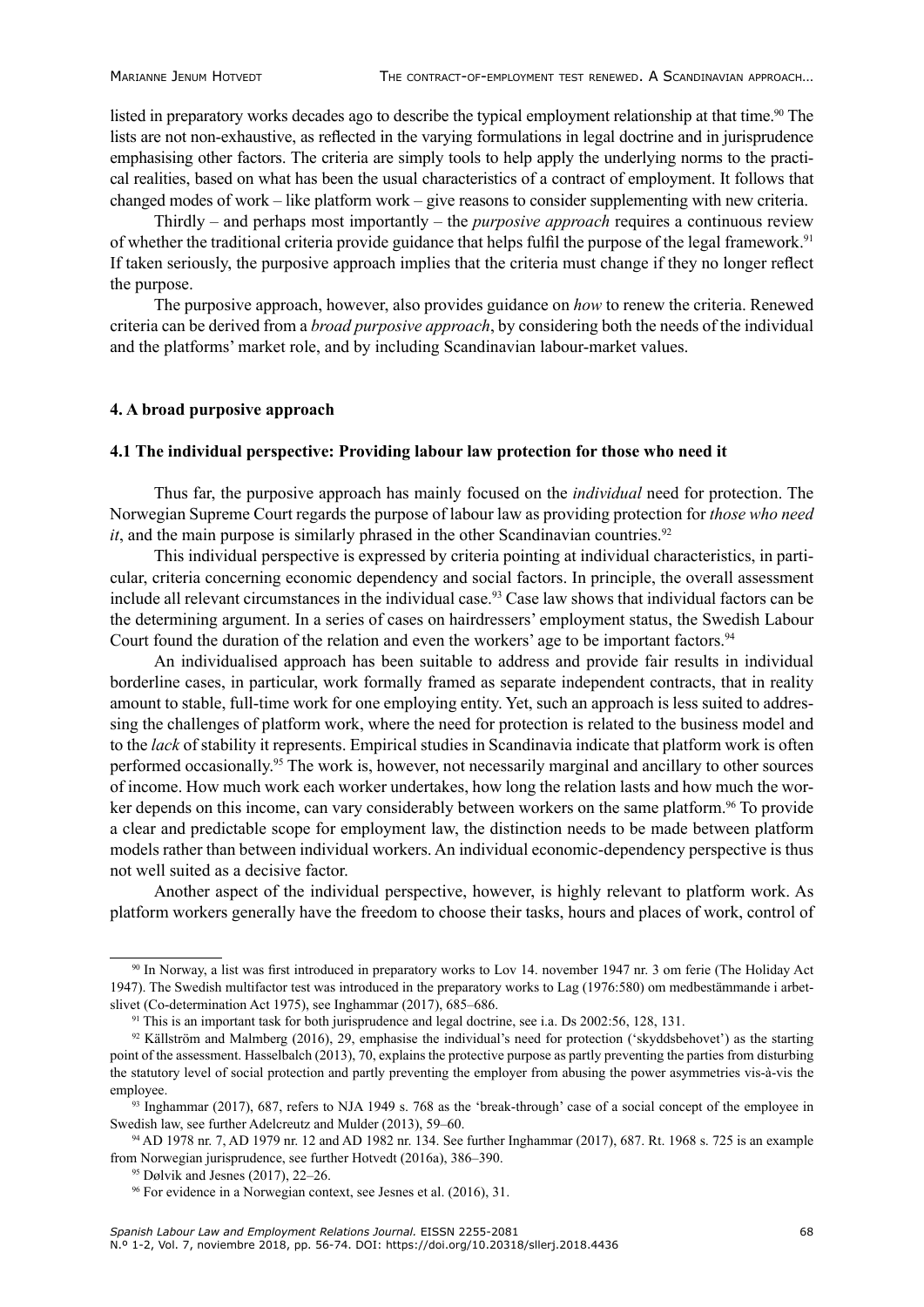their work performance seems a particularly important indicator of subordination. As explained above in regard to agency work, the Scandinavian contract-of-employment tests allow for a *comprehensive approach* to supervision and control in triangular contractual structures. The perspective of the individual worker and the focus on the need for protection justifies this approach.

Consequently, when considering subordination in the platform–worker relation, customer control should be part of the picture. Norwegian case law already gives several examples of a parallel assessment in other triangular work arrangements.<sup>97</sup> The fact that work performance was supervised and controlled by the end user and not by the alleged employer was not decisive in the eyes of the Supreme Court, as the worker would otherwise be left in a void, without employment protection.<sup>98</sup> Thus, 'outsourcing' supervision and control to another party should not result in the worker falling outside the scope of labour law protection. Platforms usually have rating systems, facilitating work performance being reflected in the customer's rating of workers. If platforms use ratings to sanction worker behaviour, it is arguably an indirect form of supervision and control. Therefore, the more the platform lets the ratings affect the worker's opportunities to work via the platform, the stronger this indicates subordination.

To summarise: The individual perspective is a basis for a comprehensive assessment of the supervision and control of work performance in platform work. The assessment should include both supervision and control by the platform (direct control) and customer supervision and control when facilitated and actively used by the platform (indirect control). If the platform monitors worker performance and lets customer ratings affect the worker's position, it is a clear indication of subordinated work.

#### **4.2. The market perspective: The market role of platforms**

The purpose of the regulatory framework is not solely to protect the individual worker. As indicated in the introduction, the contract of employment has a key function in labour-market regulation. A broad purposive approach could – and should – include the platform's market role to protect this function.

A certain market perspective is already included in the Scandinavian contract-of-employment tests. Several criteria concern the distribution of economic risks by focusing on which party bears the investment costs (by providing tools and materials, and a work location) and the risk for the work result etc. However, these criteria may be misleading when applied to platform work. In a traditional twoparty relation, the focus is on the distribution of risks between the worker and the alleged employer. The triangular platform model, however, allows platforms to profit directly from the services provided by workers without investing in equipment etc., and without accepting the risk for the work result vis-à-vis the worker. The criteria are thus less fit to guide the distinction between different platform models. They also leave the test open for evasion, as platforms can effectively avoid indicators of a contract of employment via unilaterally-set conditions. The criteria need to reflect the triangular platform model and take the varying market role of platforms into account.

Platforms generally provide an intermediary service of digitally connecting workers and customers. Typically, platforms see themselves as *mere* intermediaries, providing only such information society services. Yet the degree of involvement in the underlying service varies across different platform models. Some platforms are deeply involved in defining, organising and controlling the underlying service while others are not. As the degree of involvement relates to variations between platform models, not between individual workers, it could be an operational parameter in the contract-of-employment test. Important indicators of such involvement are platform influence or control on the type, quality and price of the service, and on other contractual terms in the worker–customer relation.

Such criteria seem highly relevant in a labour law context, as it sheds light on worker freedom in the triangular model of platform work: The more the platform is involved in providing the underlying service to the customer, the more the worker acts on behalf of the platform, and not as an independent operator vis-à-vis the customer. Platform involvement in defining the nature of the service, price and

<sup>97</sup> Rt. 2013 s. 354, Rt. 2013 s. 342 and HR-2016-1366-A.

<sup>98</sup> See in particular Rt. 2013 s. 354, para 49.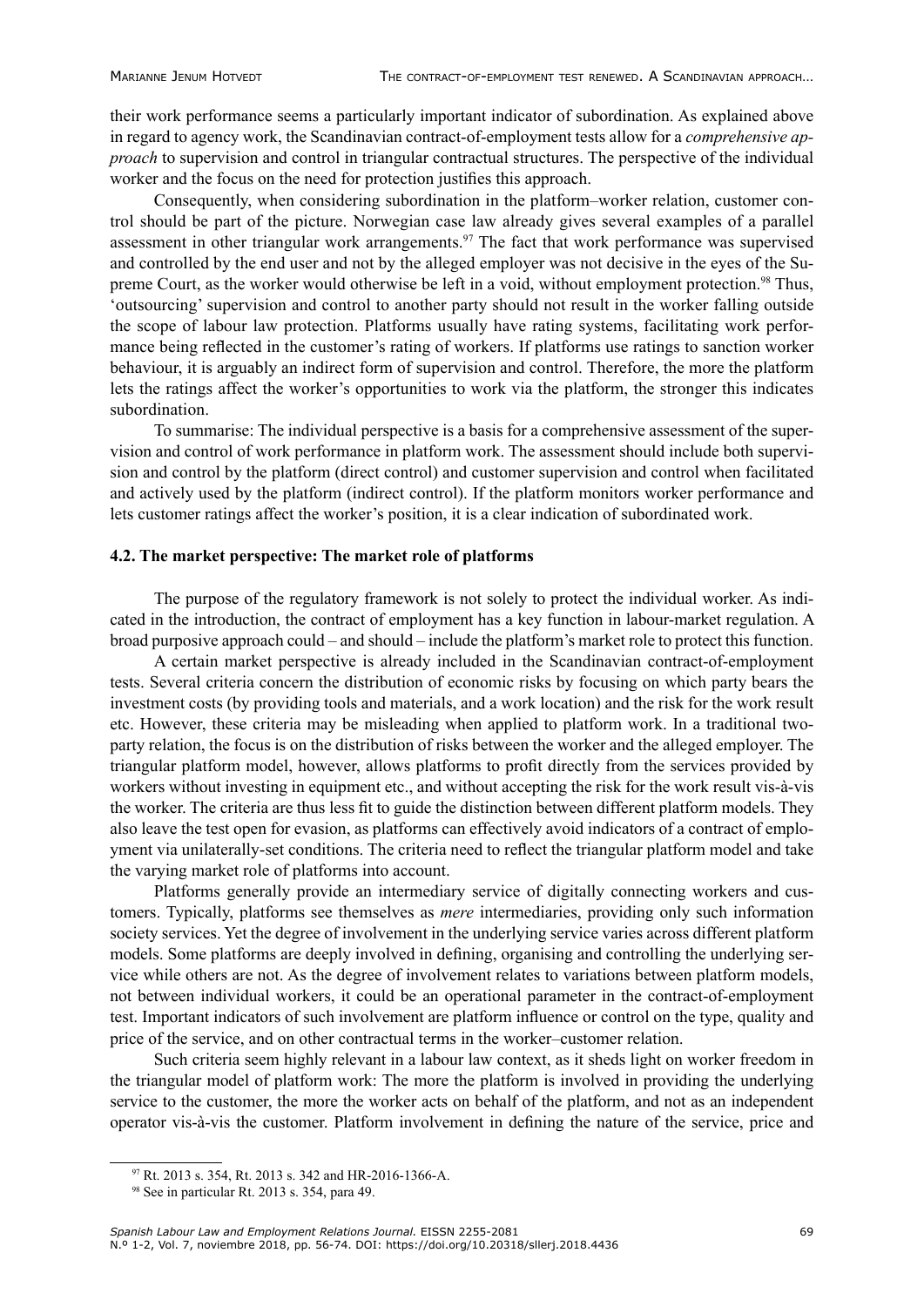other terms also adds to the worker's economic dependency vis-à-vis the platform as it limits the worker's possibilities for bearing risks and attaining profits. The criteria are well in line with the concept of worker in EU law. The Commission regards platform involvement as indicative of subordination, and distinguishes between situations where the platform determines the type of work, remuneration and other working conditions from situations where the platform merely processes pay from the end user.<sup>99</sup>

Similar criteria are relevant in market law, when classifying platform services to determine the relevant set of market rules.100 The main instrument in EU secondary legislation, the Services Directive, gives precedence to provisions governing specific aspects of access to, or the exercise of, a service activity in specific sectors if they conflict with the Directive, i.a. the E-Commerce Directive, with specific provisions concerning information society services.101 Conversely, services in the field of transport are exempt from the Directive and subject to specific provisions.<sup>102</sup>

The Commission considers the level of control or influence over the underlying service to be of significant importance for market law classification and has highlighted three key criteria: whether the platform sets the final price, whether the platform sets other terms and conditions in the worker–customer relation and has ownership of key assets used to provide the service.103 The Court of Justice of the European Union (CJEU) has recently, in two cases concerning the Uber-platform, ruled that provisions for information society services do not apply if the service is '*more* than an intermediation service' by being 'inherently linked' to the underlying service, making the intermediary service an 'integral part of an overall service whose main component' is the underlying one (in these cases, transport).<sup>104</sup> When finding an inherent link the CJEU noted that those drivers would not be led to provide transport services to those customers without the use of the platform.<sup>105</sup> The CJEU also emphasised that 'Uber exercises decisive influence over the conditions under which that service is provided by those drivers', and pointed to involvement in the price and quality of the service.<sup>106</sup>

Furthermore, platform involvement in the underlying service affects platform liability. The E-Commerce Directive limits liability for providers of information society services for content they do not control.<sup>107</sup> Even if the Directive applies, the liability exemptions may not apply if the platform has an active role in determining the content of the underlying service.<sup>108</sup>

An autonomous labour law with a distinctive normative base and independent concepts has been, and still is, of vital importance to justify labour standards and labour law institutions.<sup>109</sup> The contract-ofemployment test should thus not *depend* on market-law classifications.<sup>110</sup> Autonomy does, however, not imply insulation.<sup>111</sup> It is recognised that labour law classifications influence market law classifications.<sup>112</sup> A specific opposing influence is not necessarily detrimental. Rather, including market considerations that shed light on important aspects of worker freedom can help fulfil the purpose of labour law.

<sup>106</sup> *Ibid*.

<sup>112</sup> COM(2016) 356 final, 6.

<sup>99</sup> COM(2016) 356 final, 13.

<sup>&</sup>lt;sup>100</sup> Platforms are generally service providers under EU law as most platforms charge a fee for the contracts they mediate, and even if it is free, they can make money from publicity or the secondary use of the users' data, see Hatzpopoulos and Roma (2017), 95.<br><sup>101</sup> The Services Directive (2006/123/EC) art. 3(1) gives precedence to i.a. the E-comm

builds on the definition of 'information society services' in Directive 98/34/EC.

<sup>&</sup>lt;sup>102</sup> The Services Directive art. 2(2) d. The distinction between transport and other services is also significant in the EEA agreement. Transport is not regulated by the general provisions of freedom of services (EEA art. 37 ff) but by specific provisions (EEA art. 47 ff, cf. art 38). 103 COM(2016) 365 final, 6. 104 Case C-434/15 *Uber Spain*, EU:C:2017:981, para 37, 40 (emphasis added), and case C-320/16 *Uber France*,

EU:C:2018:221, para. 21, 22.

<sup>105</sup> Case C-434/15 *Uber Spain*, para 39, and case C-320/16 *Uber France*, para. 21.

<sup>&</sup>lt;sup>107</sup> The E-Commerce Directive arts. 12, 13 and 14.

<sup>108</sup> Hatzopoulos and Roma (2017), 103–105.

 $109$  Different aspects of autonomy are explored in Bogg et al. (2015).

<sup>110</sup> Section 3.3 illustrates how notions of contractual law, in particular, the mutuality of obligation and the 'necessity test' limit the scope of labour law protection in British law.

<sup>111</sup> Other fields of law such as human rights law and discrimination law have undisputedly served to develop (and expand) the protective rationale of labour law. Recent literature also provides fruitful perspectives drawing on commercial and EU market law, see i.a. Bogg et al. (2015), parts III and IV.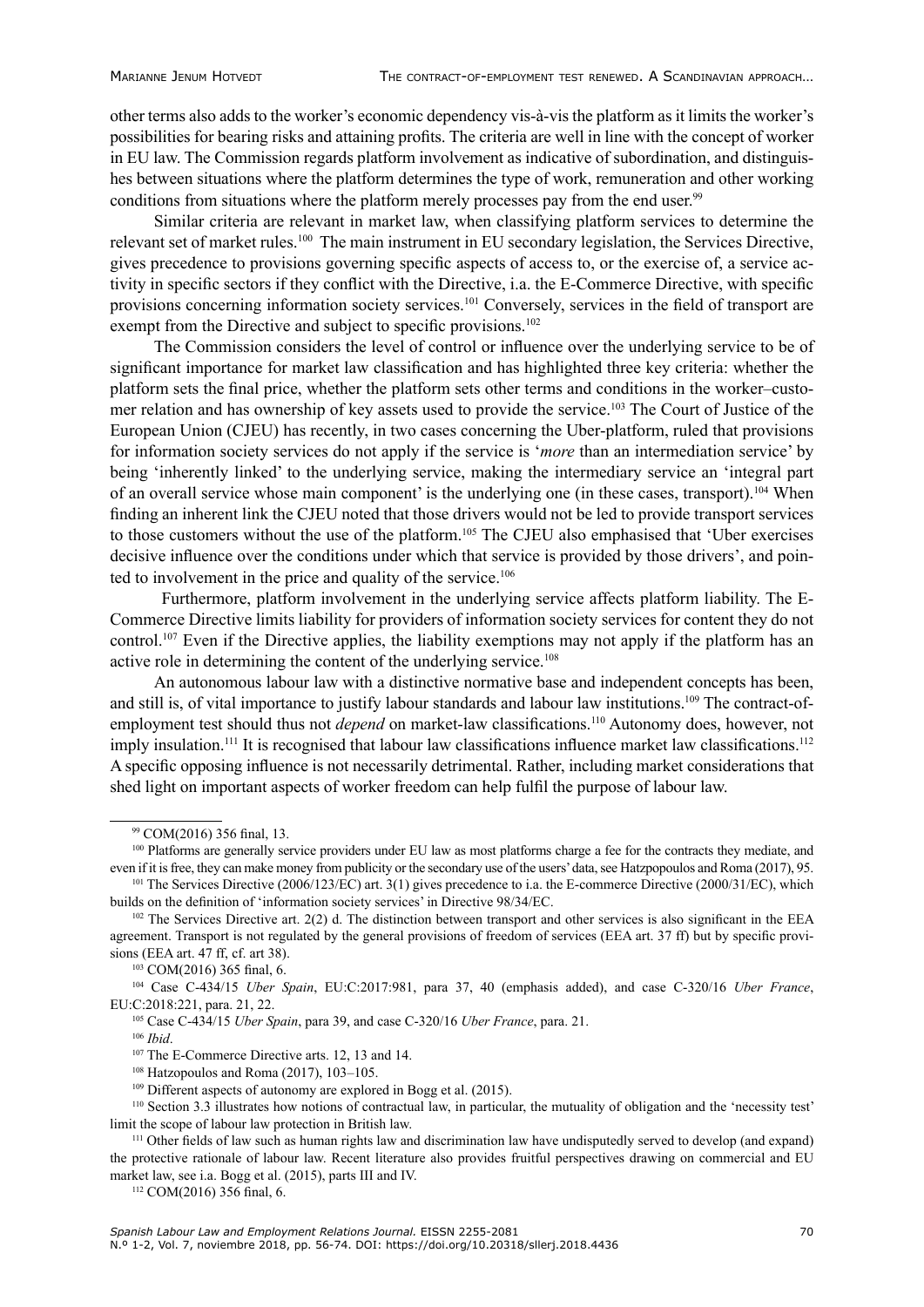The Advocate General's opinion in case C-434/15 *Uber Spain* reflects how the classification issues in market law and labour law are interrelated but not interdependent. First, he assumes that platform involvement in the underlying service indicates a contract of employment, since it can serve the same purpose of managing workers as traditional means of control do:

While this control is not exercised in the context of a traditional employer–employee relationship, one should not be fooled by appearances. Indirect control such as that exercised by Uber, based on financial incentives and decentralised passenger-led ratings, with a scale effect, makes it possible to manage in a way that is just as — if not more — effective than management based on formal orders given by an employer to his employees and direct control over the carrying out of such orders. (Para 52)

Then, he explicitly refrained from concluding that market-law classification should determine labour law classification:

The above finding does not, however, mean that Uber's drivers must necessarily be regarded as its employees. The company may very well provide its services through independent traders who act on its behalf as subcontractors. The controversy surrounding the status of drivers with respect to Uber, which has already resulted in court judgments in some Member States, is wholly unrelated to the legal questions before the Court in this case. (Para 54)

The last quote may reflect a remaining challenge: Even if platform involvement in the underlying service is accepted as relevant guiding criteria, these criteria must be aligned with other criteria indicating autonomy for platform workers. One might face the argument that workers' freedom to choose tasks and hours are the determining characteristics even when the platform is deeply involved.

In other words, there is a missing link. A legal argument is needed to bring the platform-involvement criteria to the *centre* of the test and to make them *more* important than the (ambiguous) freedom of platform workers. The last section suggests that Scandinavian labour-market values can serve as this missing link.

#### **4.3 The Scandinavian labour-market values**

The Scandinavian labour-market values give normative support to shifting the platform-involvement criteria in the underlying service into the centre of the test when dealing with platform work.

The Scandinavian labour-market model is, in comparative terms, characterised by strong labourmarket actors enjoying a high degree of collective autonomy with a high level of social protection for the individual. The interplay between state and labour-market actors is close and coordinated: 113 The legislator leaves key labour law issues to collective bargaining and the labour-market actors have a strong influence on legislative processes. Thus, the labour-market actors execute important regulatory functions regarding labour law protection. Statutory labour law and regulation by collective agreements interact on both a practical and normative level. This close cooperation also extends to broader issues of welfare protection and economic policy. Assigning regulatory (and political) power to the labour-market actors is an *institutional arrangement* of the Scandinavian labour market, making the cooperation between the state and labour-market actors an essential part of the societal model.<sup>114</sup>

There is, however, not a unitary Scandinavian (or Nordic) model. There are significant differences, i.a. regarding the degree of regulatory powers conferred to the labour-market actors. In Denmark, their regulatory powers are the broadest, as collective agreements are the primary regulatory instrument, and statutory protection is scant and scattered. The state and the dominating labour-market actors share an understanding of collective agreements as preferable to statutory protection, and legislative efforts are usually only activated when the labour-market actors agree on the need and content of such protection.<sup>115</sup> In Sweden, statutory protection is more developed, and provides i.a. employment protection and co-determination standards with a general scope. Still, as many labour law standards can be derogated

<sup>113</sup> Evju (2010), Bruun et al. (1990).

 $114$  Evju (2010), see in particular 3, 5–6.

<sup>115</sup> Kristiansen (2014), 20–21.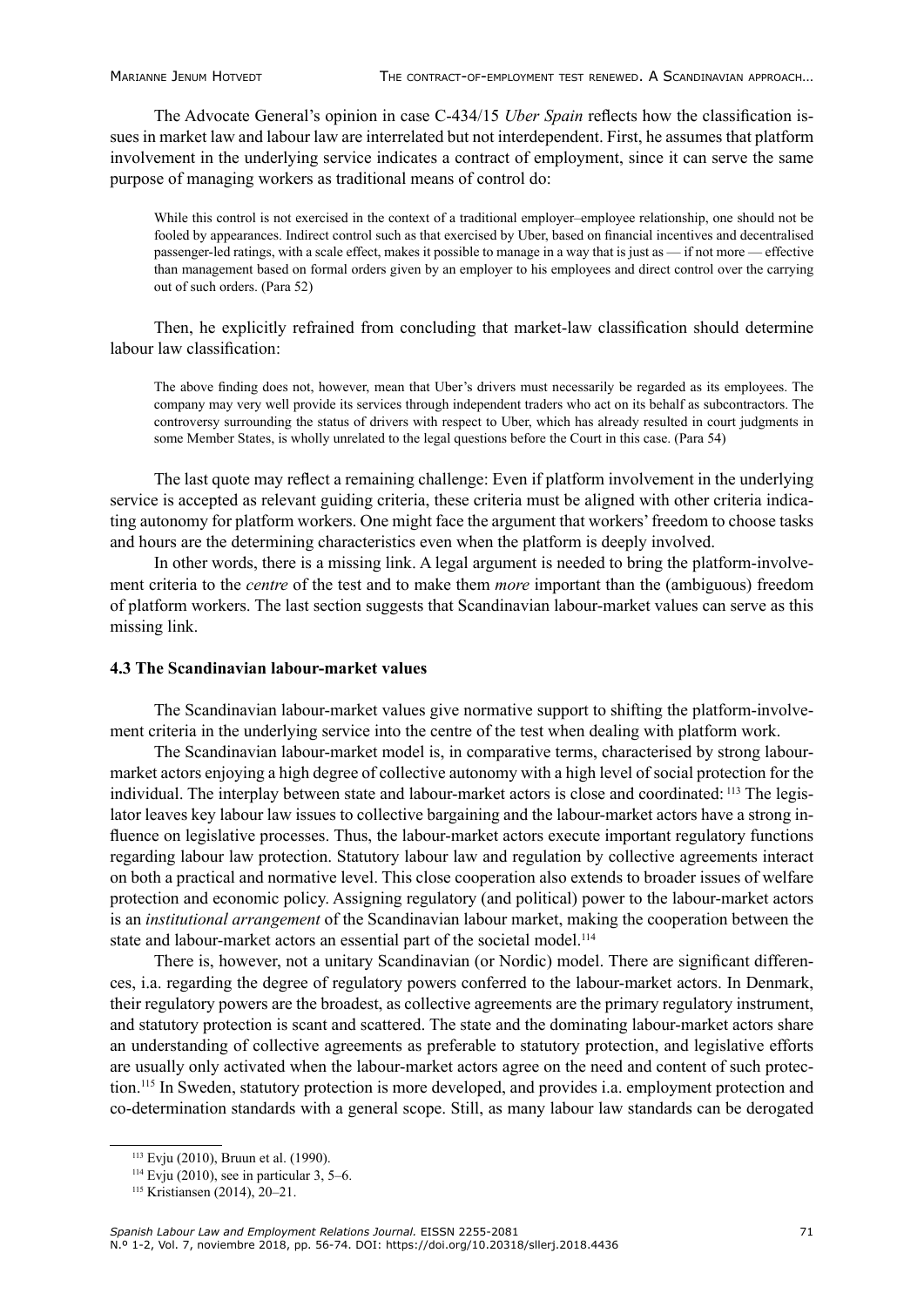by collective agreements and important issues such as the minimum wage are not regulated, collective agreements are considered the main regulatory instrument.<sup>116</sup> The statutory approach is more significant in Norway. However, Norwegian labour law legislation leaves room and leverage for collective agreements. There is no statutory minimum wage, and co-determination standards and regulations on working time allow certain derogations via collective agreement.<sup>117</sup>

Despite such differences, the Scandinavian societal model presupposes and underpins the key functions of the contract of employment: It is the basis for the labour-market actors' institutional role. The regulatory framework, both statutory and collectively bargained, relies heavily on the contract of employment as a tool to regulate the labour market, distribute welfare rights and obligations, and provide economic stability. Hence, the contract of employment is a key instrument to ensure that labourmarket involvement triggers responsibility for labour-market risks. To fulfil these functions, the contract of employment must be the dominating form of organised work both on the societal and company level.

Ensuring that labour-market involvement is followed by responsibilities for welfare protection and protecting the contract of employment as the main form of organised work are therefore fundamental Scandinavian labour-market values. They are *legal* values as they are presupposed by, and inherent in, the legal framework. The purposive approach to the Scandinavian contract-of-employment test provides a legal basis for their relevance when applying the test.

In Norway, these values are explicitly and authoritatively expressed. Government documents and preparatory works clearly state that labour-market regulation aims at ensuring the contract of employment (in its regular form, a direct, two-party, open-ended contract) as the dominating form of organised work both on the societal and company level.<sup>118</sup> This has served to justify both purposive interpretations of casual terms of employment and statutory interventions to ensure effective employment protection in triangular and casual working arrangements such as agency work and on-call work.<sup>119</sup>

These values would be threatened if the platform–worker relation is not recognised as a contract of employment where the platform is actively engaged in the labour market via its deep involvement in the underlying service.

In short, Scandinavian labour-market values imply that platform involvement in the underlying service is a key parameter when applying the contract-of-employment test, and is more significant than the (ambiguous) freedom of platform workers to choose their tasks and hours.

#### **5. Conclusion: Renewed criteria … and?**

In conclusion, a broad purposive approach *combining* the individual and the market perspectives and including Scandinavian labour-market values can clarify the distinction between platform workers and platform contractors by renewing the criteria guiding the contract-of-employment test.

This article suggests that the test should focus on the platform control of work performance (directly and indirectly, via the use of customer ratings) and platform involvement in the underlying service (influence or control of the type and quality of service, price and other contractual terms vis-à-vis the customer).

These criteria indicate both personal subordination and economic dependency. They enhance consistency with EU law and market law without depending on them. The criteria seem to provide a clearer distinction regarding the diversity of platform models, while not getting lost in the diversity of workers. Last, but not least, they protect the key functions of the contract of employment in the labour market.

Implementing renewed criteria is primarily a task for the judiciary, yet a renewed test is not sufficient. To provide effective labour law protection, the test must be applied and enforced in practice. Bringing a case to trial is a risky, costly and timely operation. Contractual clauses on arbitration, the choice of law and confidentiality can further discourage platform workers. Relying on union support

<sup>116</sup> Westregård (2017).

<sup>117</sup> WEA chs. 8 and 10.

<sup>118</sup> See i.a. Innst.O. nr. 2 (1994–95), 29, Ot.prp. nr. 49 (2004–2005), 208, Prop. 74 L (2011–2012), 13–14.

<sup>119</sup> From jurisprudence, see i.a. Rt. 2005 s. 826 and Rt. 2013 s. 1730. For a recent statutory initiative addressing causal work arrangements, see Prop. 73 L (2017–2018).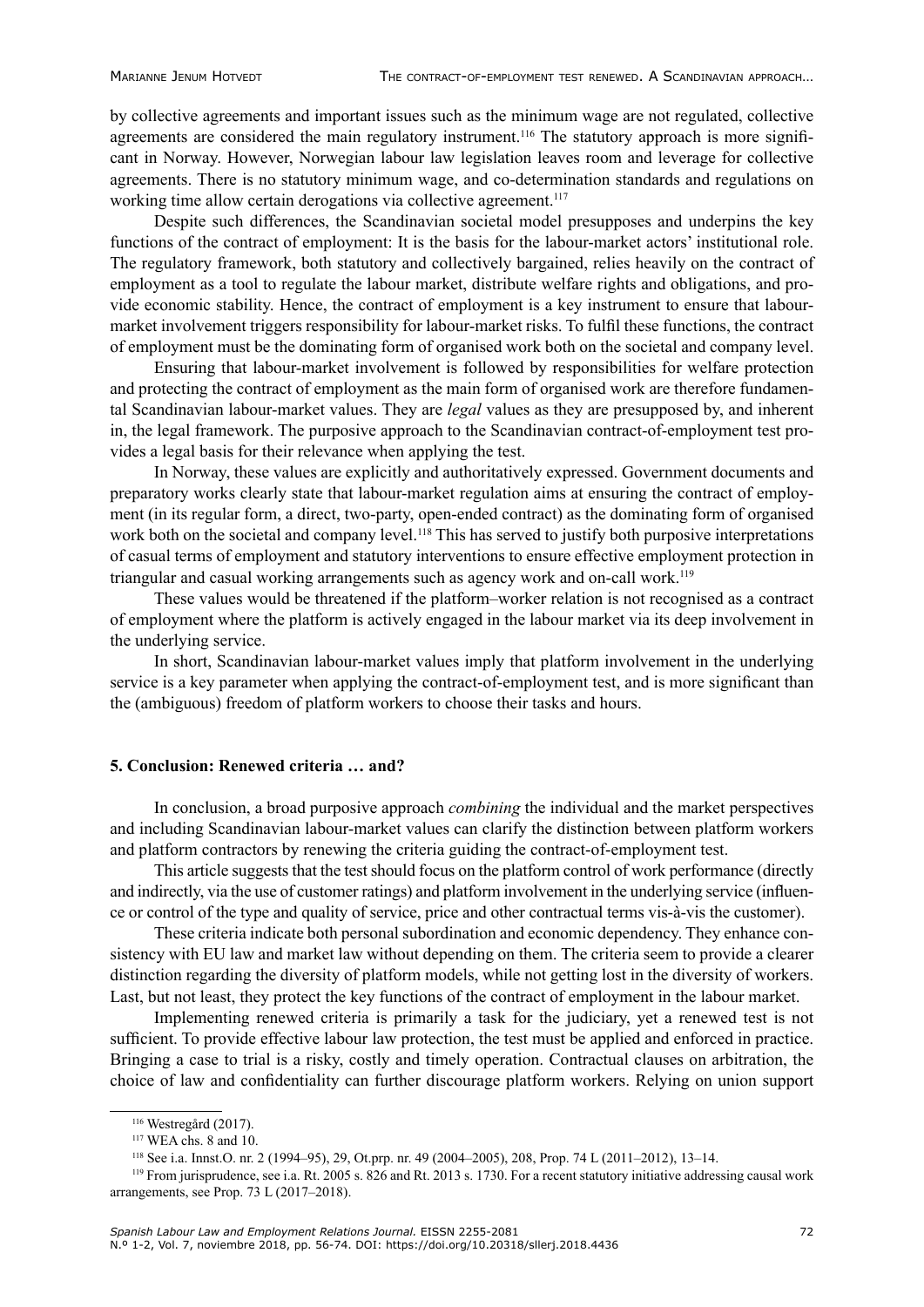seems risky, as unions face particular problems organising platform workers. Thus, it may be time to consider, in cooperation with the social partners, a separate institution for the cheap and speedy legal determination of employment status: An Employment Status Board. In Scandinavia, there are already several boards etc. which are competent in deciding specific labour law-related issues, so why not on the key issue of employment status?<sup>120</sup>

Such an institution could be well suited to addressing the grey area, bringing the platform models out of the shadows and ensuring a predictable legal framework for the future.

### **Bibliography**

Adelcreutz, A. (1961), Arbetstagarbegreppet (Stockholm: P.A. Norstedt & Söners Förlag).

ADELCREUTZ, A. and B.J. MULDER (2013), Svensk arbetsrätt (Stockholm: Norstedts Juridik, 14. ed).

- Ales, E. (2017), "The concept of 'employee': The position in Italy", in B. Waas and G.H. van Voss (eds), Restatement of Labour Law in Europe. Vol 1. The Concept of Employee (Oxford: Hart Publishing), 351–375.
- Berg, P. (1930), Arbeidsrett (Oslo: Olaf Norlis forlag).
- Bogg, A., C. Costello, Acl Davies and J. Prassl (eds) (2015), The Autonomy of Labour Law (Oxford: Hart Publishing).
- Bruun, N., B. Flodgren, M. Halvorsen, H. Hydén and R. Nielsen (1990), Den nordiska modellen (Malmö: Liber Förlag).'
- Casale, G. (2011), "The employment relationship: A general introduction", in G. Casale (ed), The Employment Relationship: A Comparative Overview (Oxford/Geneva: ILO and Hart Publishing), 1–33.
- Creighton, B. and S. Mccrystal (2016), "Who is a 'worker' in international law?", in Comparative Labor Law and Policy Journal, 37, 691–725.
- Deakin, S. and G. Morris (2009), Labour Law (Oxford: Hart Publishing, 5. ed.).
- De Stefano, V. (2016), "The rise of the 'just-in-time workforce': In-demand work, crowdwork and labor protection in the 'gig-economy'", Comparative Labor Law & Policy Journal, 37, 471–503.
- Dølvik, J.e. And K. Jesnes (2017), "Nordic labour markets and the sharing economy: Report form a pilot project", TemaNord 2017:508.
- Evju, S. (2010), "Kollektive autonomi, den 'nordiske modell' og dens fremtid", in Arbeidsrett, 7, 1–29.
- Freedland, M. and N. Kountouris (2011), The Legal Construction of Personal Work Relations (Oxford: Oxford University Press).
- Hasselbalch, O. (2009), Den Danske Arbejdsret, Bind 1 (København: Jurist- og Økonomforbundets Forlag).
- HASSELBALCH, O. (2013), Arbejdsret (København: Jurist- og Økonomforbundets Forlag, 11. ed.).
- Hatzopoulos, V. and S. Roma (2017), "Caring for sharing? The collaborative economy under EU Law", Common Market Law Review, 81, 81–128.
- HJELMENG, E. (2016), "The concept of an 'undertaking': On the borderline between competition law and labour law", in B.J. Mulder, M.J. Hotvedt, M. Nesvik and T.L. Sundet (eds), Sui Generis: Festskrift til Stein Evju (Oslo: Universitetsforlaget), 316–326.
- HOTVEDT, M.J. (2016a), Arbeidsgiverbegrepet (Oslo: Gyldendal Juridisk).
- HOTVEDT, M.J. (2016b), "Arbeidsgiveransvar i formidlingsøkonomien? Tilfellet Uber", Lov og Rett, 55, 484–503.
- HOTVEDT, M.J. (2018), "Arbeidstaker quo vadis?", Tidsskrift for rettsvitenskap, 131, 42–103.
- Inghammar, A. (2017), "The concept of 'employee': The position in Sweden", in B. Waas and G.H. van Voss (eds), Restatement of Labour Law in Europe. Vol 1. The Concept of Employee (Oxford: Hart Publishing), 677-696.

<sup>&</sup>lt;sup>120</sup> One Norwegian example is *Tvisteløsningsnemnda*, which decides on disputes concerning working time, parental leave, the extension of part time work etc., see WEA § 17-2. Another is *Diskrimineringsnemnda*, which decides on complaints regarding discrimination, see Lov 16. juni 2017 nr. 50 om Likestillings- og diskrimineringsombudet og Diskrimineringsnemnda (diskrimineringsombudsloven).